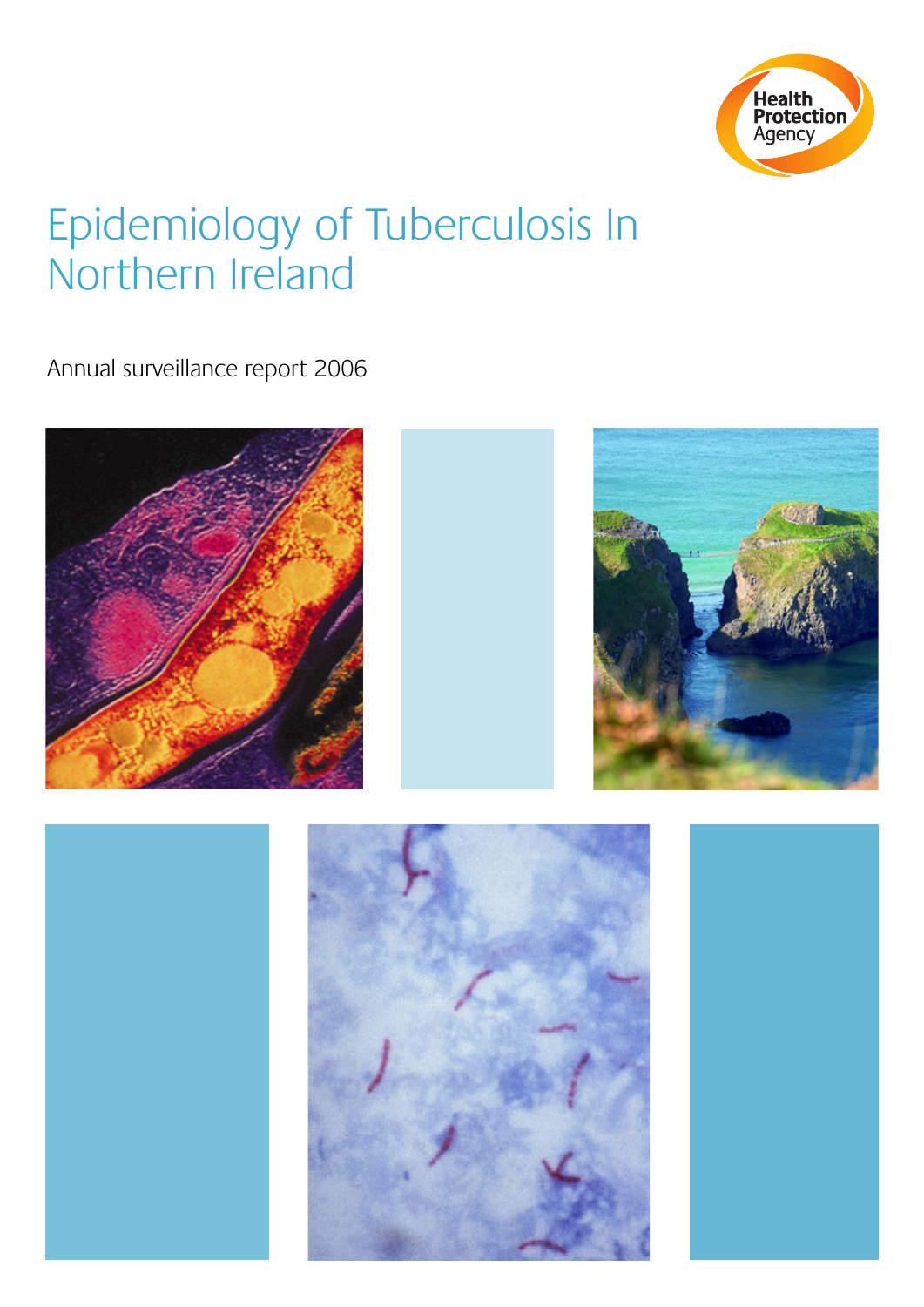# **Surveillance of Tuberculosis in Northern Ireland**

# **2006**

# **C.A. Kearns, B. Smyth and E. Morelli**

**Communicable Disease Surveillance Centre (Northern Ireland)**

McBrien Building Belfast City Hospital Lisburn Road Belfast BT9 7AB

Tel: 028 90 263765 Fax: 028 90 263511 Email: [cdscni@hpa.org.uk](mailto:%20cdscni@hpa.org.uk)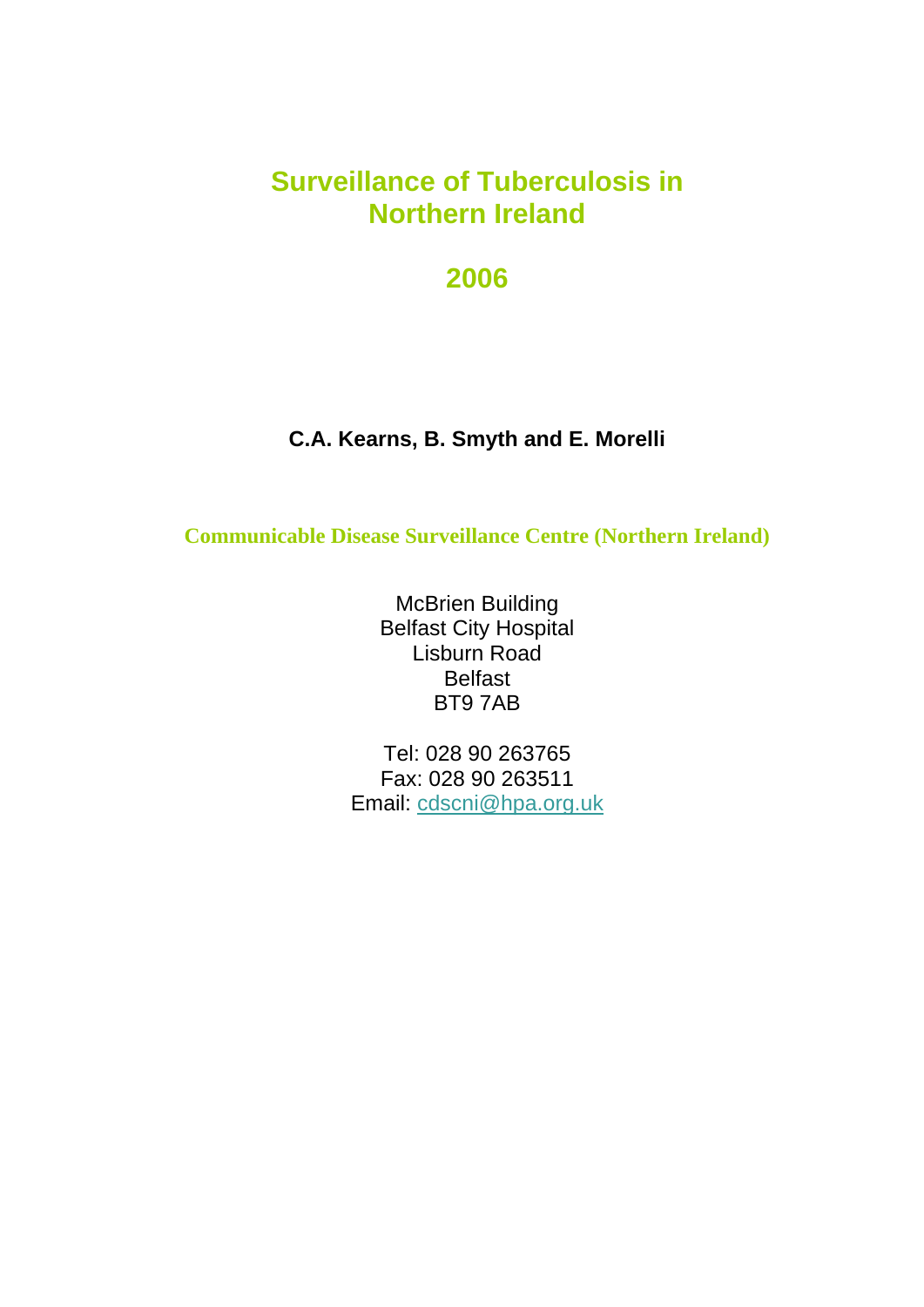# **Table of Contents**

| Ctrl + click underlined link to go direct to section                                                                                                                                                                                                                                                                                                                    | Page                                                                                 |
|-------------------------------------------------------------------------------------------------------------------------------------------------------------------------------------------------------------------------------------------------------------------------------------------------------------------------------------------------------------------------|--------------------------------------------------------------------------------------|
| Acknowledgements<br><b>Summary</b>                                                                                                                                                                                                                                                                                                                                      |                                                                                      |
| <b>Introduction</b>                                                                                                                                                                                                                                                                                                                                                     | 1                                                                                    |
| <b>Definitions</b>                                                                                                                                                                                                                                                                                                                                                      | $\overline{2}$                                                                       |
| <b>Methods</b><br>Data collection<br>Data analysis                                                                                                                                                                                                                                                                                                                      | 3<br>3<br>3                                                                          |
| <b>Results</b><br>• Overall number of cases and rates<br>Site of the disease<br>Pulmonary<br>Non-pulmonary<br>Anti-tuberculosis treatment<br>Initial therapy<br>Continuation therapy<br>Surveillance of mycobacterial isolates susceptibility<br>to anti-tuberculosis drugs<br>Incidence of M.bovis infection in Northern Ireland<br>Tuberculosis in healthcare workers | 4<br>4<br>$\overline{7}$<br>$\overline{7}$<br>11<br>13<br>13<br>13<br>14<br>16<br>16 |
| <b>Discussion</b><br>• Enhanced surveillance of tuberculosis in England, Wales<br>and Northern Ireland<br>Incidence of tuberculosis in Northern Ireland by age<br>Pulmonary TB cases in Northern Ireland<br>Tuberculosis in Northern Ireland by place of birth<br>Conclusion                                                                                            | 17<br>17<br>19<br>21<br>21<br>22                                                     |

# **References 23**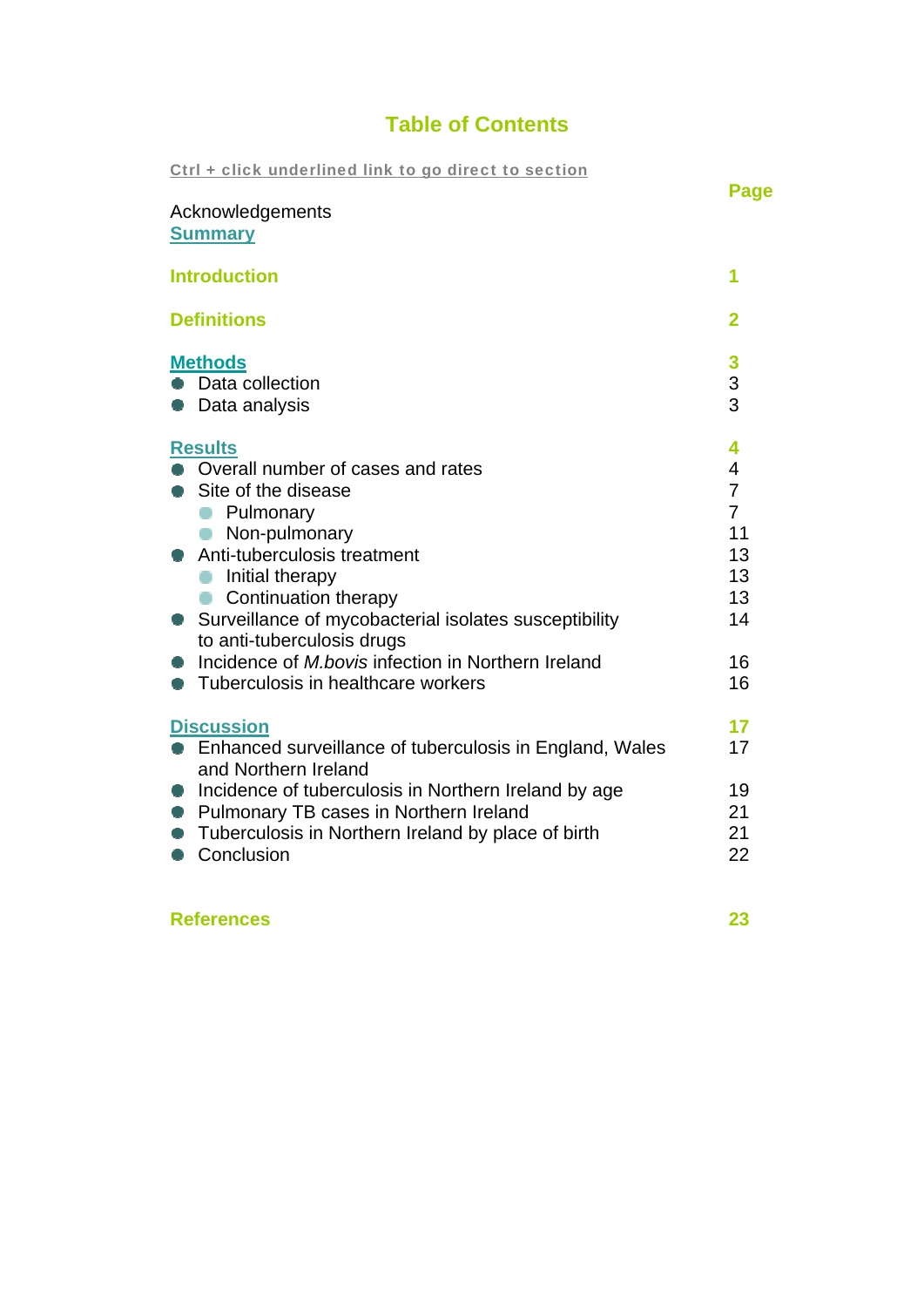# **Acknowledgements**

We the authors, wish to gratefully acknowledge all those who contributed to this report, including the significant contribution made by Consultants in Communicable Disease Control, nurses, microbiologists, chest physicians and administrative staff in Northern Ireland who provide or contribute information to the surveillance of tuberculosis.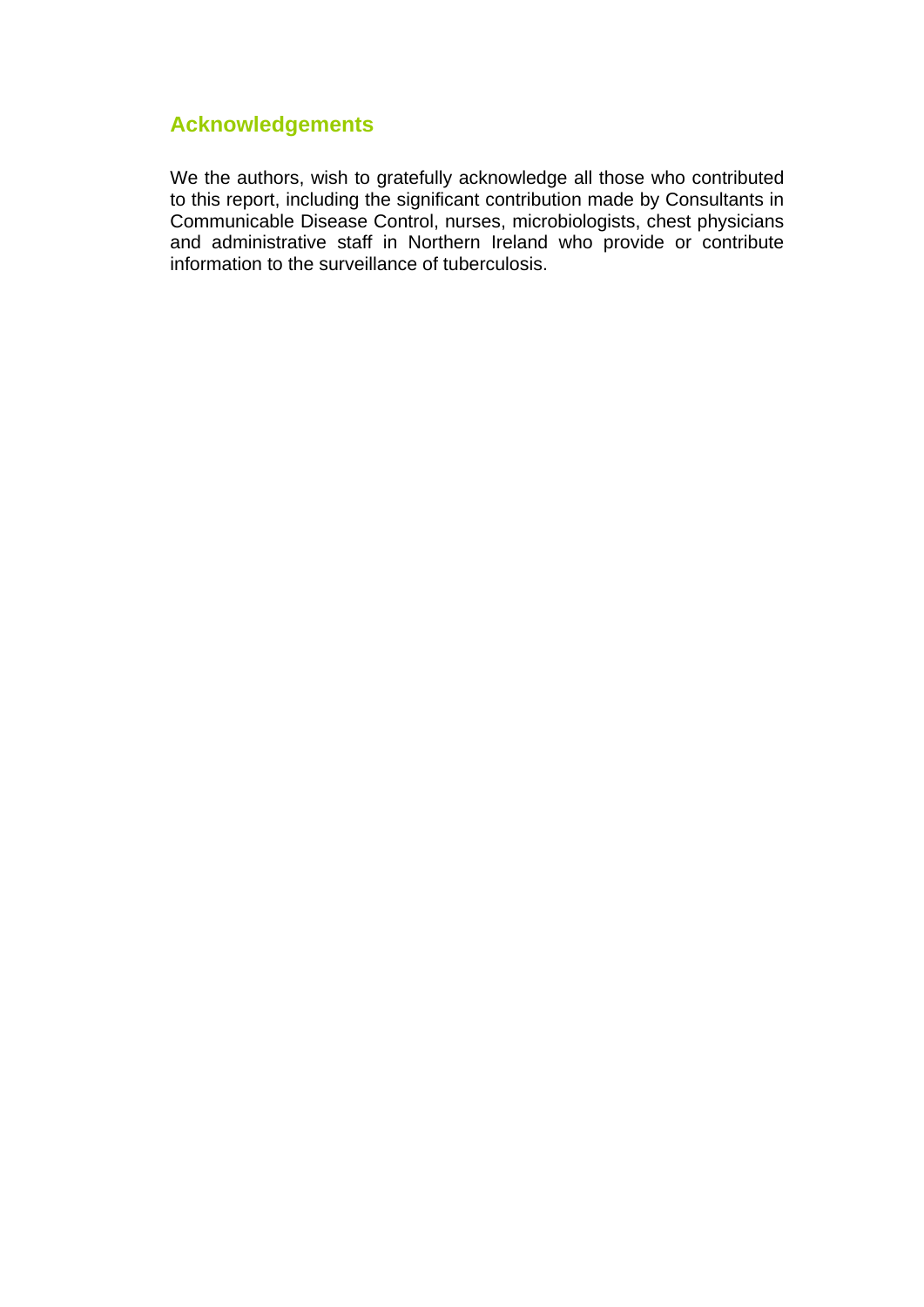#### <span id="page-4-0"></span>**Summary**

- There were 61 tuberculosis cases notified in 2006, giving a Northern Ireland rate of 3.5/100,000 population. This contrasts with 75 notifications in 2005 (4.4/100,000).
- **Rates of TB in Northern Ireland remain approximately three times** lower than for England and Wales.
- The Southern Health and Social Services Board (SHSSB) had the highest rates of TB IN 2006.
- Forty-three (70%) cases had pulmonary TB of which 16 were smear positive.
- There were no notified cases of tuberculosis in children under 15 years in 2006.
- The proportion of cases diagnosed with TB during 2006 born outside the UK/Ireland was 38% - an increase from 2005 (26% born abroad).
- Of 45 isolates of *M. tuberculosis*, two were resistant to at least rifampicin and isonazid (Multi-drug resistance) and one was resistant to isonazid only.
- Six healthcare workers were notified with tuberculosis.
- There were three culture confirmed cases of *M. bovis*, all of whom had no obvious risk factors.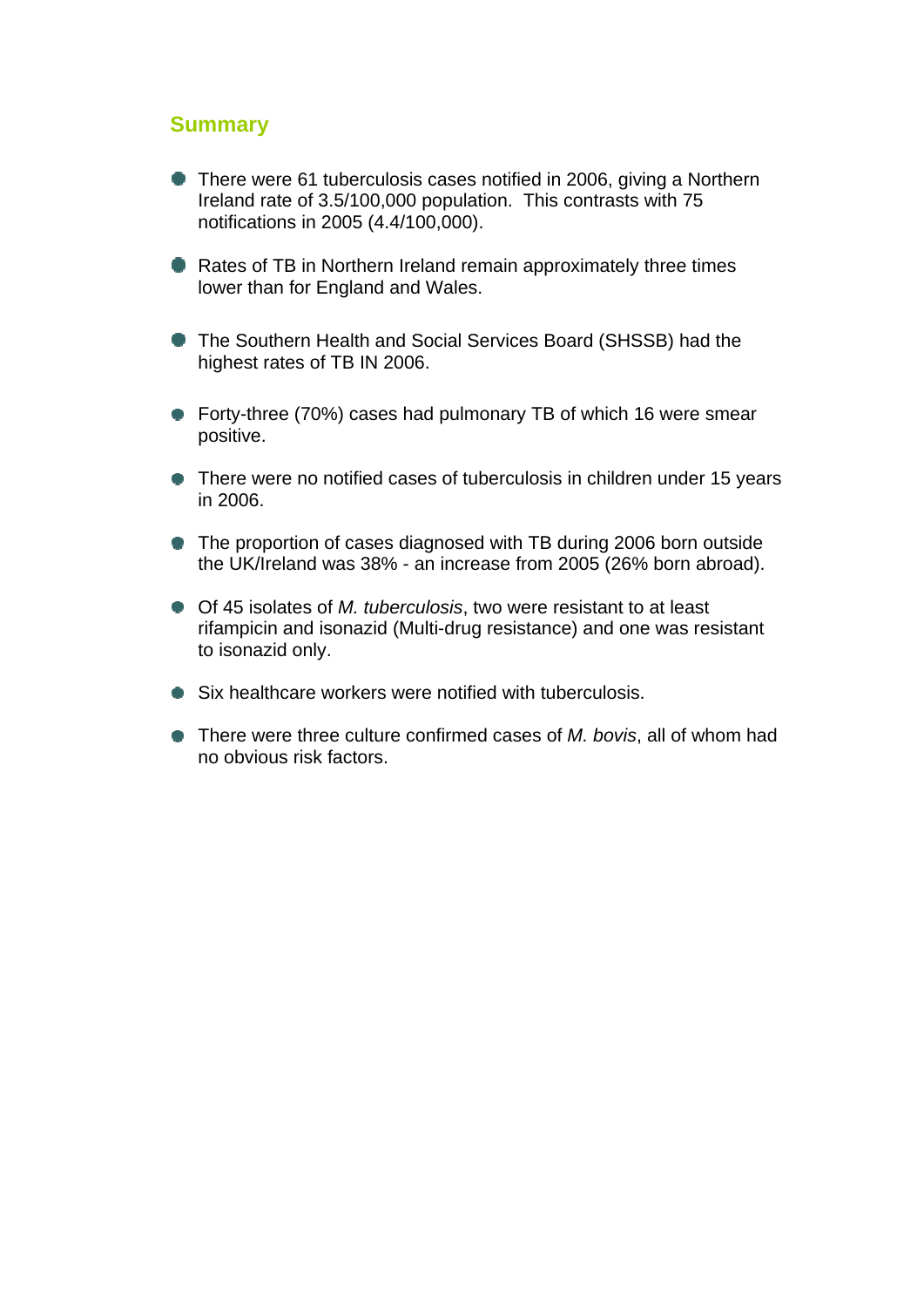# **Introduction**

In the United Kingdom, clinicians and public health staff collectively work together at local level to collect detailed clinical and demographic information on tuberculosis cases, which is reported to the enhanced surveillance scheme. Clinicians in Northern Ireland, similar to those throughout the UK, are required to notify all cases of tuberculosis to the Director of Public Health of the Health and Social Services Board (HSSB) of residence.

Notification forms (TBS1) are completed by clinicians, recording all available demographic, clinical, microbiological, histological and epidemiological details. In order to facilitate the export and central collation of data for England, Wales and Northern Ireland, outcome data is collected across all three regions of the UK on a standardised 'Tuberculosis Treatment Outcome Surveillance Form' (TBS2). This form has been customised for Northern Ireland use to facilitate collection of drug treatment and outcome data - together with any additional clinical and/or microbiological information not available at the time of initial notification.

If *M. bovis* infection is identified in a notified patient, an additional questionnaire is forwarded to the Consultant in Communicable Disease Centre (CCDC) in the patient's Board of residence. Once completed, the form is returned to CDSC (NI). This questionnaire collects data on: case background information, travel history, un-pasteurised milk/milk product consumption and occupational details (including animal contact).

This report presents the epidemiological data for tuberculosis cases reported in Northern Ireland (NI) from 1<sup>st</sup> January 2006 to 31<sup>st</sup> December 2006. As the data collection process can only be completed 12 months after the initial notification, an annual epidemiological report does not normally become available until 18 months after the end of the reporting period. The data provides information for inclusion in national, European and WHO reports, as well as for disease surveillance at a local level. Provisional data for 2007 is included where relevant.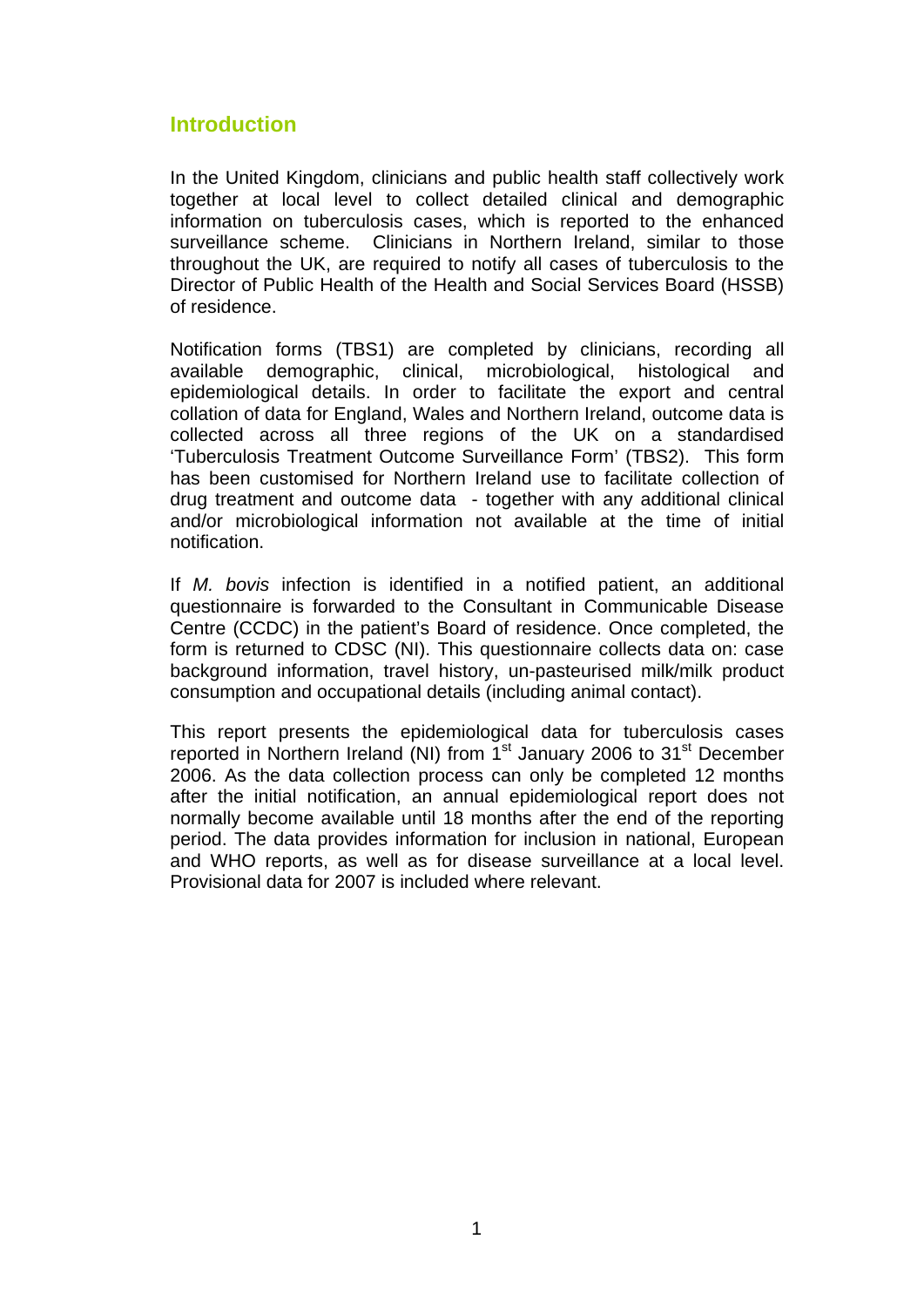# **Definitions**

**Notified case:**Refers to clinically active disease, caused by or thought to be caused by, infection with organisms of the *Mycobacterium tuberculosis* complex (*M. tuberculosis, M. bovis, M .africanum*).

**Culture confirmed cases**: Where the diagnosis has been confirmed by culture as *M. tuberculosis, M. bovis or M. africanum.* 

**Other than culture confirmed cases**: In the absence of culture confirmation, a case that meets the following criteria: "A clinician's judgement that the patient's clinical and/or radiological signs and/or symptoms are compatible with tuberculosis *and* a clinician's decision to treat the patient with a full course of anti-tuberculosis treatment".

**Pulmonary tuberculosis**: Defined as a disease involving the lung parenchyma and/or tracheo-bronchial tree, but **excludes** pleural and intrathoracic lymph node disease unless lung parenchyma and/or bronchial tree are also involved.

**Sputum smear result:** Sputum smear positive tuberculosis is defined as a positive microscopy result on spontaneously produced or induced sputum.

**Multi-drug resistance (MDR):** is defined as resistance to at least isoniazid and rifampicin.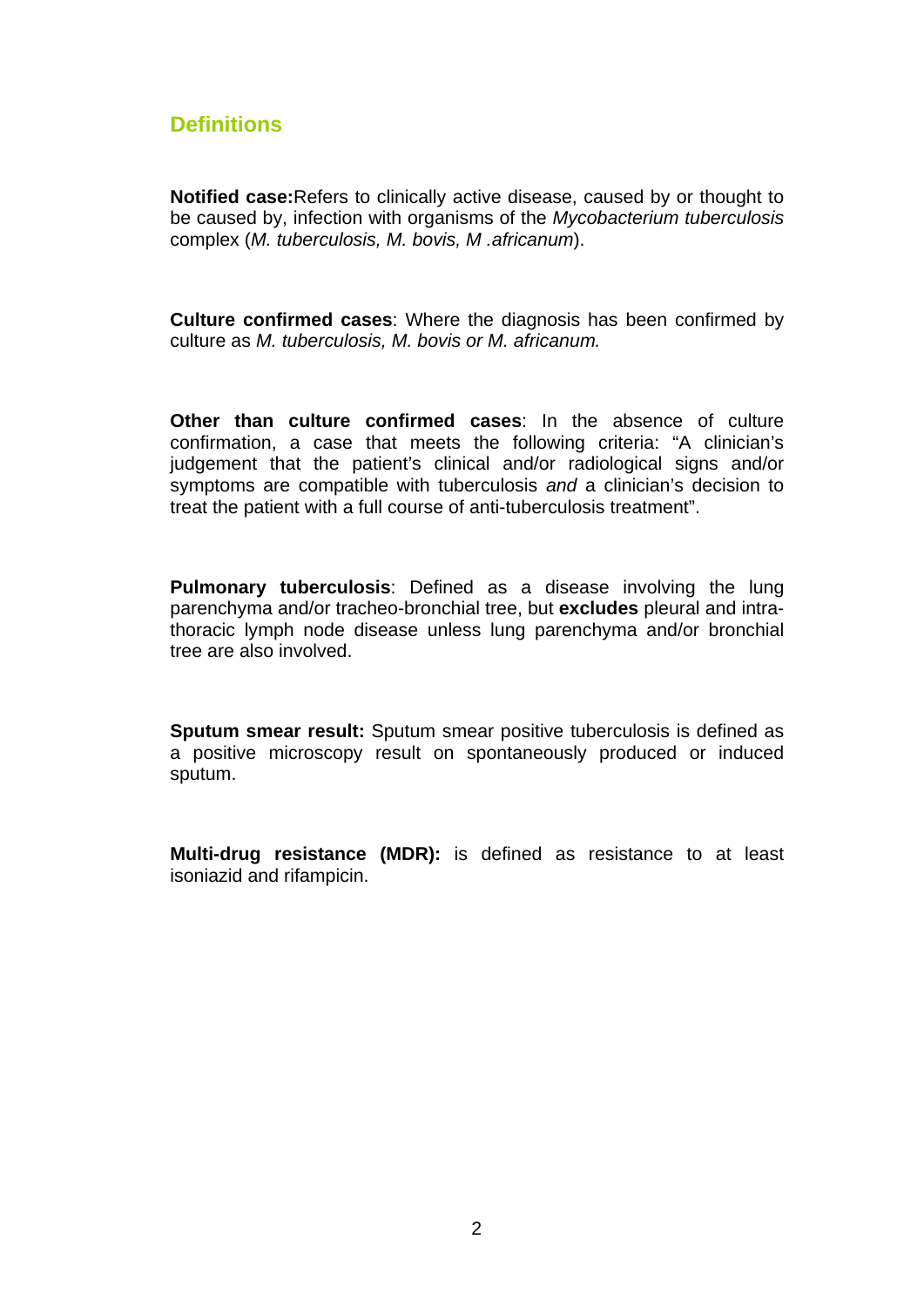### <span id="page-7-0"></span>**Methods**

#### **Data collection**

Completed TB notification forms are forwarded to CDSC (NI) where the information is entered onto a secure database. Treatment outcome forms are generated and forwarded, approximately nine months after initial notification, to the CCDC of the relevant HSSB for completion by the patients' clinician, who then return it to CDSC(NI).

Information on *Mycobacterium tuberculosis* complex isolates are obtained from local hospital diagnostic laboratories and the mycobacterial reference laboratory. Collected data include species (*Mycobacterium tuberculosis*, *M. bovis* and *M. africanum*) and drug susceptibility.

Data on cause of death, including tuberculosis, is also collected from the Northern Ireland Statistics and Research Agency (NISRA) as a completion for outcome.

Datasets are validated (using laboratory reports and anti-microbial susceptibility information), updated and analysed.

#### **Data Analysis**

Data are entered and analysed using the HPA Regional Module for Enhanced TB Surveillance database (version 3.0). Tuberculosis rates per 100,000 population stratified by age, sex and HSSB were calculated using the mid-year estimates from Northern Ireland Statistics and Research Agency (NISRA).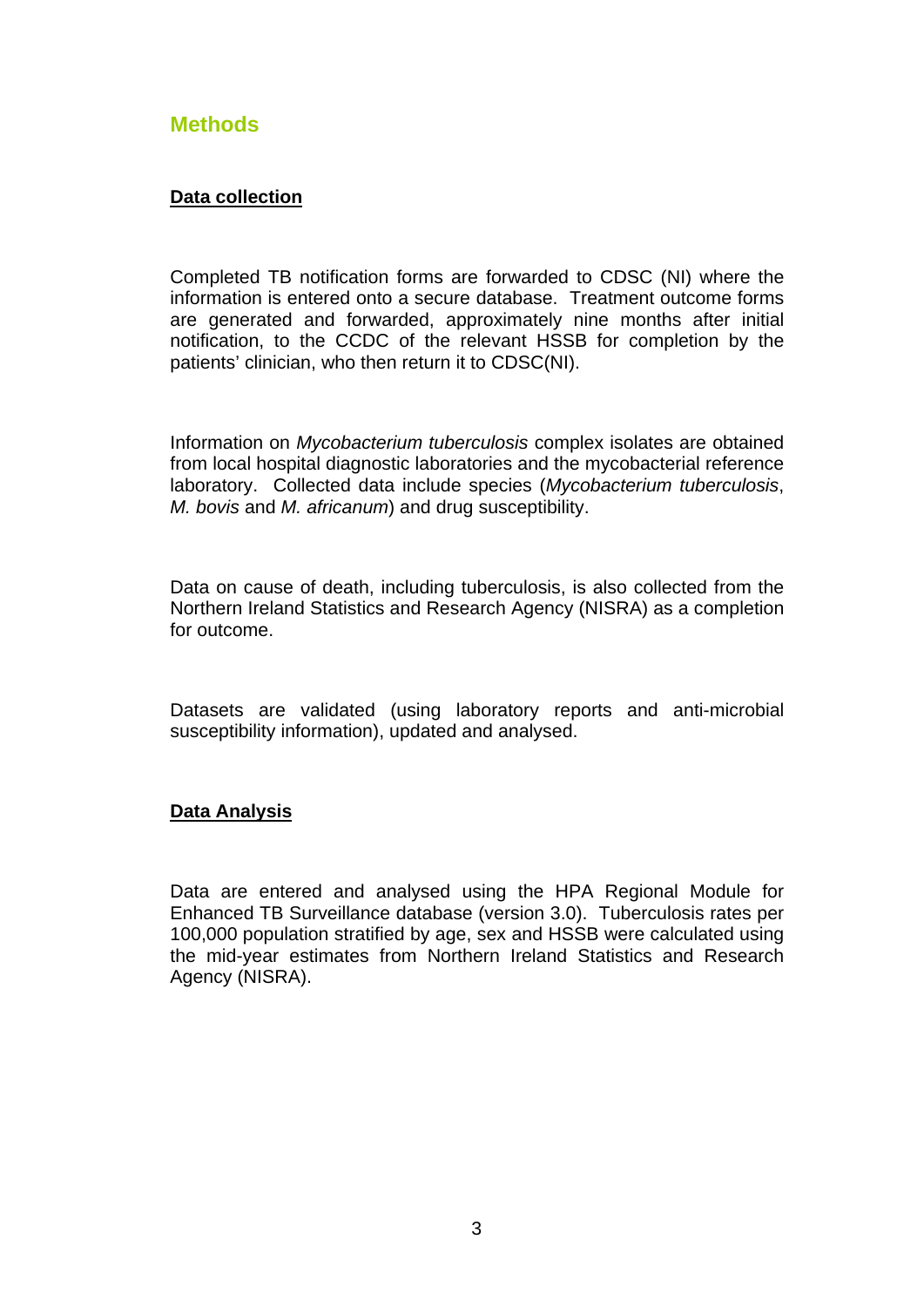# <span id="page-8-0"></span>**Results**

#### **Overall number of cases and rates.**

A total of 66 cases were reported through the surveillance scheme in Northern Ireland during 2006. Of these 66 cases; four were laboratory confirmed as an infection with a mycobacterium other than tuberculosis (MOTT), and one other case was diagnosed as having an illness other than tuberculosis. These five patients, were de-notified but remained recorded in the dataset and were excluded from the main analysis, giving a total of 61 cases of tuberculosis notified in 2006 for Northern Ireland. This represents a rate of 3.5/100,000 population, which is slightly lower than 2005 (4.4/ 100,000).

Follow-up information (Treatment Outcome forms and/or death certificates) was provided for 58 (95%) cases (Table 1).

| <b>TABLE 1:</b>                                              | in Northern Ireland, 2006 | <b>Enhanced TB surveillance notification forms submitted</b> |                        |
|--------------------------------------------------------------|---------------------------|--------------------------------------------------------------|------------------------|
| <b>HSSB</b>                                                  | TBS1                      | <b>Follow-up</b>                                             | Follow-up/TBS1<br>(%)  |
| <b>EHSSB</b><br><b>NHSSB</b><br><b>SHSSB</b><br><b>WHSSB</b> | 27<br>11<br>15<br>8       | 24<br>11<br>14<br>8                                          | 89<br>100<br>93<br>100 |
| Total                                                        | 61                        | 57                                                           | 93                     |

Of the 61 notified cases of tuberculosis, 48 (79%) were culture confirmed. Forty-five of the isolates were identified as *M. tuberculosis* and three as *M. bovis*. Thirteen cases were notified on the basis of clinical or non-culture diagnosis and response to anti-tuberculosis therapy. Of these thirteen cases, seven were confirmed by histological examination of lymph node, lung tissue or peritoneal fluid.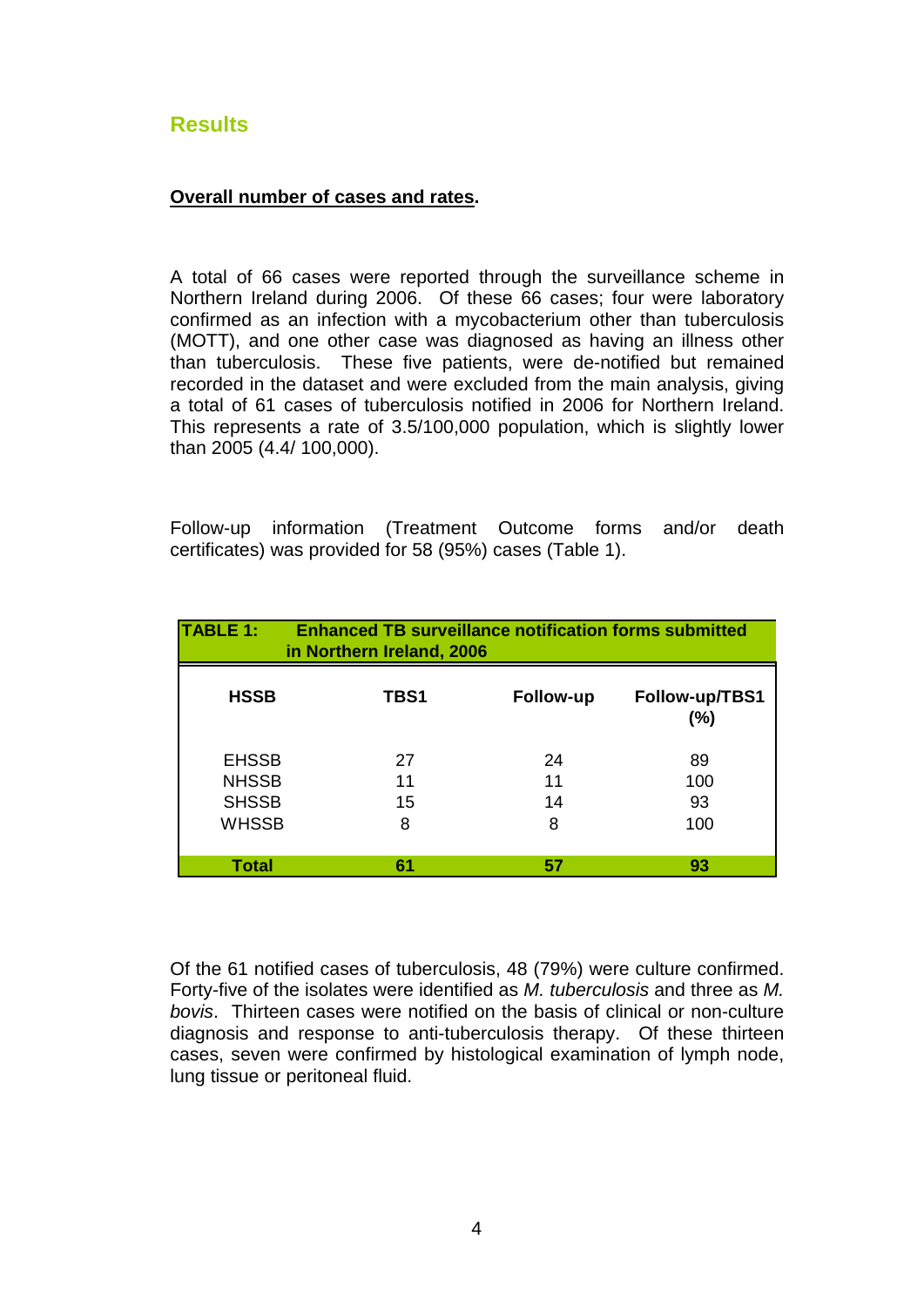| Table 2:      |                                    | <b>Tuberculosis cases Northern Ireland 2006</b> |                         |                     |  |
|---------------|------------------------------------|-------------------------------------------------|-------------------------|---------------------|--|
| <b>HSSB</b>   | <b>Confirmed</b><br>(all notified) | Non-culture confirmed<br>(all notified)         | Total<br>(all notified) | Rate per<br>100,000 |  |
| <b>IEHSSB</b> | 21                                 | 6                                               | 27                      | 4.2                 |  |
| <b>NHSSB</b>  |                                    | 4                                               | 11                      | 2.5                 |  |
| <b>SHSSB</b>  | 14                                 | 1                                               | 15                      | 4.5                 |  |
| <b>WHSSB</b>  | 6                                  | 2                                               | 8                       | 2.7                 |  |
|               |                                    |                                                 |                         |                     |  |
| Total         | 48                                 | 13                                              | 61                      | 3.5                 |  |

Of the 61 tuberculosis cases, 36 were male and 29 were female, giving a sex ratio M/F of 1.2 (a slight decrease in the ratio of 1.3 recorded in 2005). The ages ranged from 17 to 96 years with a median of 54 years and a mean of 53 years. The age-sex distribution is shown in Figure 1. While the EHSSB has the highest proportion of cases, the SHSSB continues to have the highest incidence rate of tuberculosis (Table 2).



**Figure 1: Notified cases of tuberculosis by age and sex, and agespecific rates per 100,000 population, Northern Ireland, 2006.**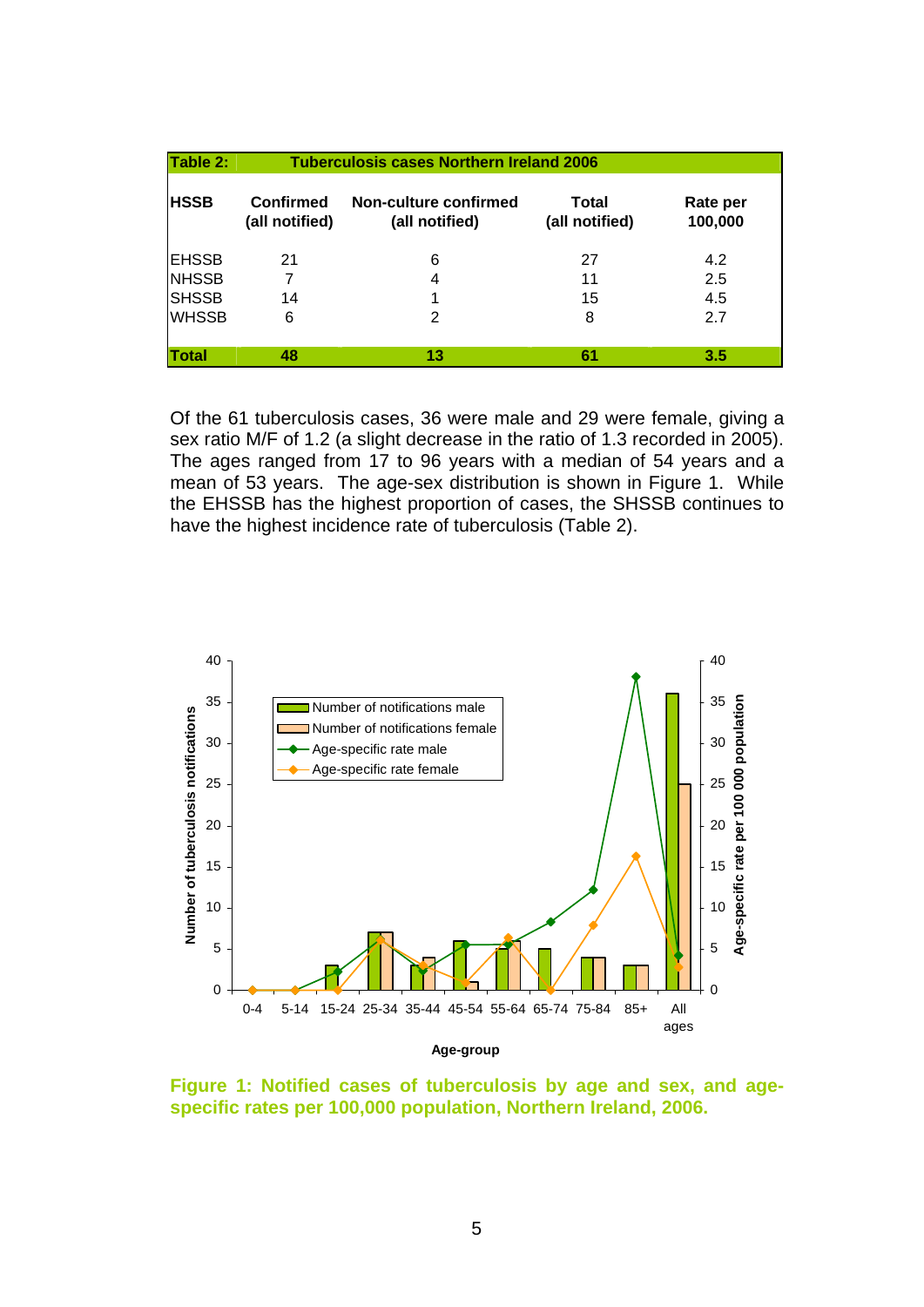The highest proportion of cases for both males and females were recorded in the 25-34 year age-group. Similar to 2005, the highest agespecific rate for both male and female patients occurred in those aged over 75 years. However, unlike previous years there were no notified cases of tuberculosis in children under 15 years in 2006 (Table 3a and 3b).

| Table 3a:    | Rates of notification of tuberculosis per 100,000 population<br>in Northern Ireland by age and sex, 2006 |               |              |
|--------------|----------------------------------------------------------------------------------------------------------|---------------|--------------|
| Age-Group    | Male                                                                                                     | <b>Female</b> | <b>Total</b> |
| $0 - 4$      | 0.0                                                                                                      | 0.0           | 0.0          |
| $5 - 14$     | 0.0                                                                                                      | 0.0           | 0.0          |
| 15-24        | 2.3                                                                                                      | 0.0           | 1.2          |
| 25-34        | 6.2                                                                                                      | 6.1           | 6.1          |
| 35-44        | 2.4                                                                                                      | 3.0           | 2.7          |
| 45-54        | 5.5                                                                                                      | 0.9           | 3.2          |
| 55-64        | 5.6                                                                                                      | 6.4           | 6.0          |
| 65-74        | 8.3                                                                                                      | 0.0           | 3.9          |
| 75-84        | 12.2                                                                                                     | 7.9           | 9.6          |
| $85+$        | 38.1                                                                                                     | 16.3          | 22.8         |
| <b>Total</b> | 4.2                                                                                                      | 2.8           | 3.5          |

| Table 3b:    | Tuberculosis notifications in Northern Ireland by age and sex<br>2006 |               |  |
|--------------|-----------------------------------------------------------------------|---------------|--|
| Age-Group    | Male                                                                  | <b>Female</b> |  |
| $0 - 4$      | 0                                                                     | 0             |  |
| $5 - 14$     | 0                                                                     | O             |  |
| 15-24        | 3                                                                     | 0             |  |
| 25-34        |                                                                       |               |  |
| 35-44        | 3                                                                     | 4             |  |
| 45-54        | 6                                                                     |               |  |
| 55-64        | 5                                                                     | 6             |  |
| 65-74        | 5                                                                     |               |  |
| 75-84        | 4                                                                     | 4             |  |
| $85+$        | 3                                                                     | 3             |  |
| <b>Total</b> | 36                                                                    | 25            |  |

In 2006, the country of birth was recorded for all but one of the 61 notified cases. Thirty-seven (62%) were known to have been born in the United Kingdom/ Ireland and the remaining 23 (38%) cases known to have been

born elsewhere. Of these twenty-three cases; nine were born in the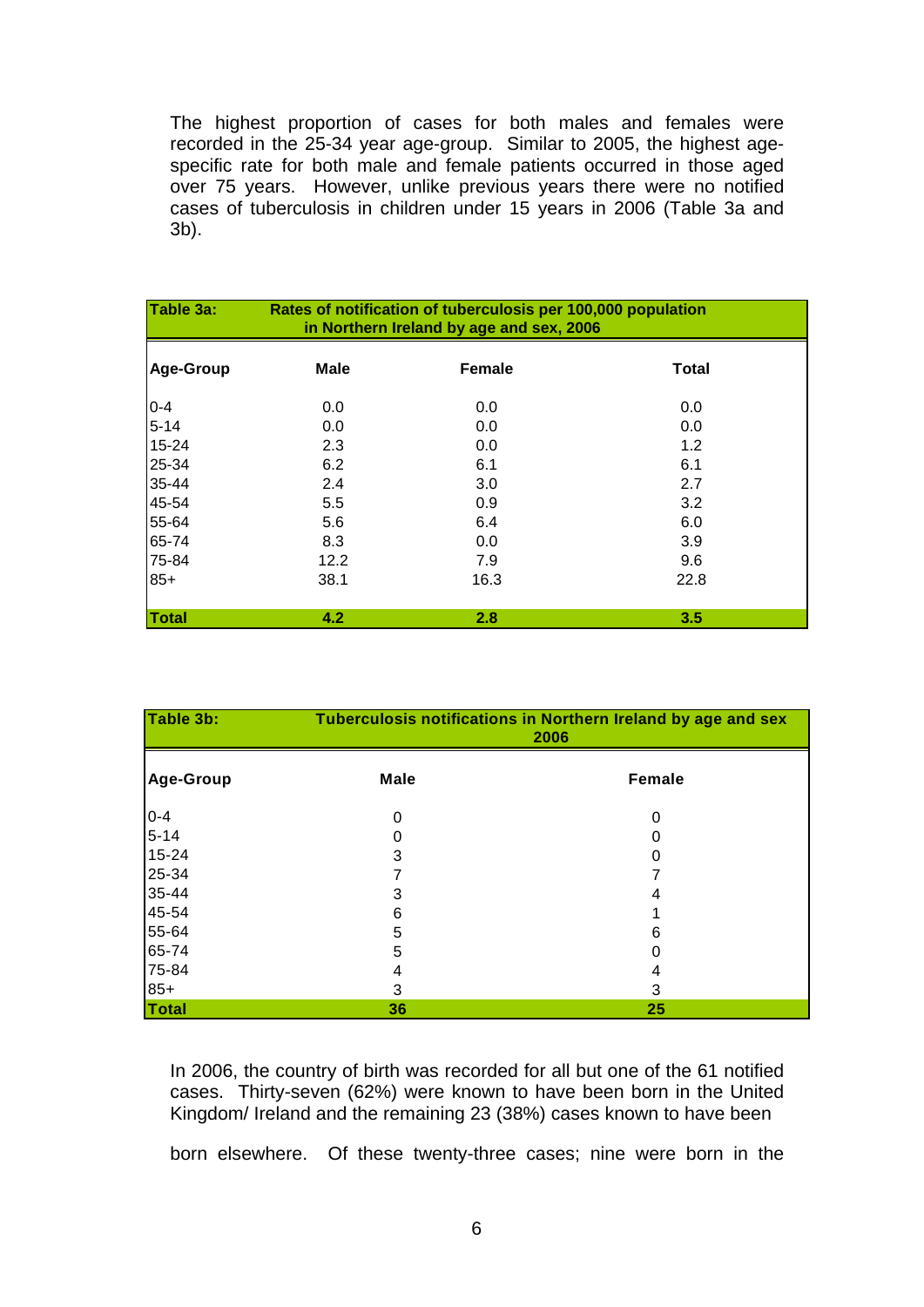Indian sub continent, seven in SE Asia, three from Africa and the remainder were born in Europe. In the ten years between 1992 and 2002, an average of 10% of all notified individuals were known to be born outside the UK/ Ireland. This proportion has been steadily increasing, accounting for 26% in 2005 and 38% in 2006.

Information regarding previous tuberculosis infection was recorded for all the 61 notified cases during 2006. Seven (11%) individuals ranging in age between 26-80 years, with a mean age of 59 and median of 62, were reported to have a previous history of tuberculosis. Of these seven cases, time interval data from the current date of onset and the previous tuberculosis infection episode was available for five of the individuals. The time period ranged from 2-60 years, with an estimated mean of 38 years and a median time interval of 50 years.

#### **Site of the disease:**

#### **Pulmonary tuberculosis cases**

Of the 61 notified cases, 43 (70%) were diagnosed with pulmonary tuberculosis and 36 (84%) of the 43 cases were confirmed by culture (*32 M. tuberculosis* and two *M.bovis*). Sixteen (37%) of the 43 pulmonary tuberculosis cases notified during 2006 were found to be sputum smear positive at the time of notification and all were, subsequently, confirmed by culture as being *M.tuberculosis* (Table 4). This is similar to 2005 when 39% of pulmonary tuberculosis cases notified were found to be sputum smear positive.

Provisional data for 2007 indicates that of 40 pulmonary cases, 34 (85%) were culture positive and 21 (53%) were smear positive.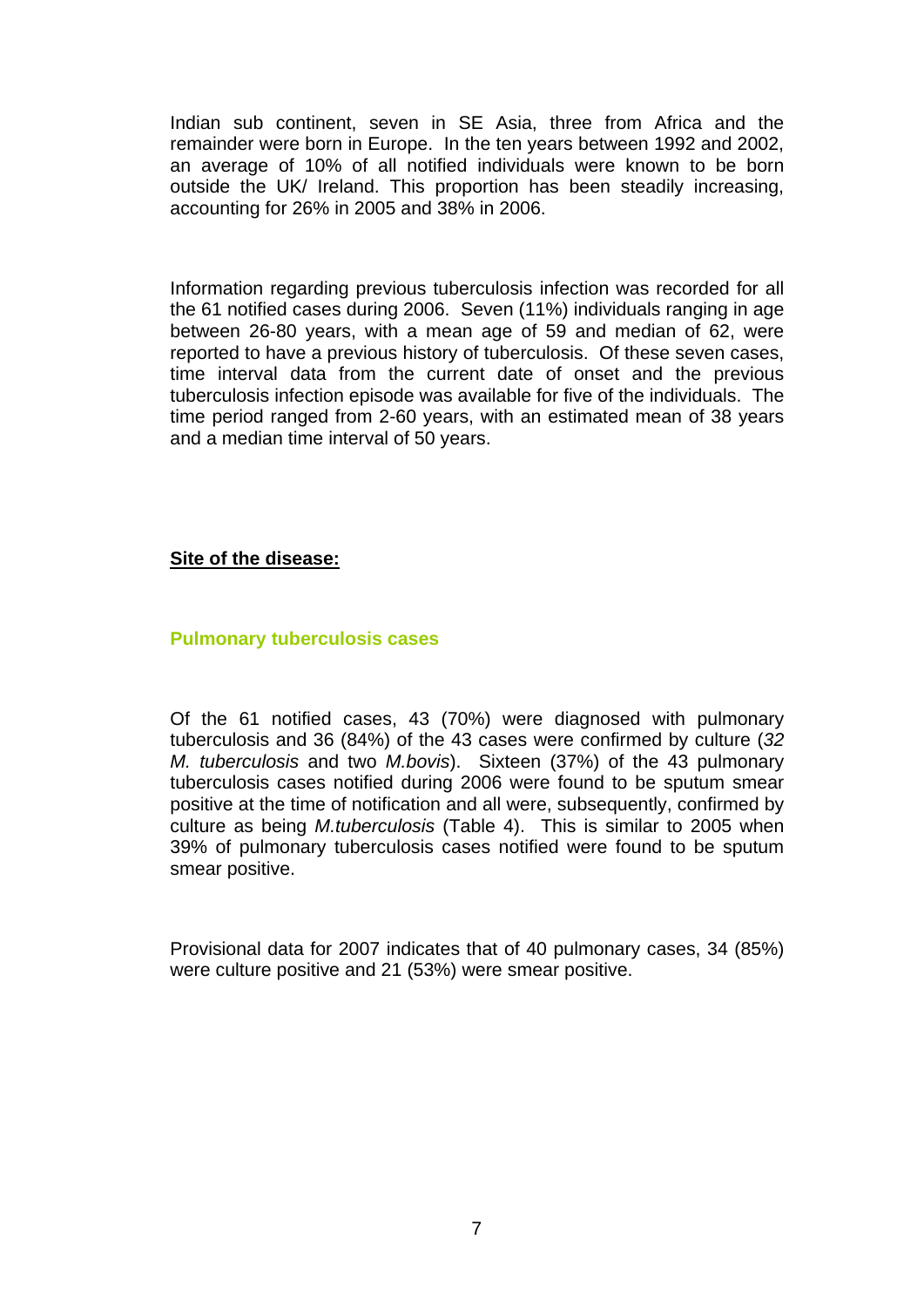| Table 4:     |                  | <b>Pulmonary tuberculosis notifications in Northern Ireland by HSSB, 2006</b> |       |                     |
|--------------|------------------|-------------------------------------------------------------------------------|-------|---------------------|
| <b>HSSB</b>  | <b>Confirmed</b> | Non-culture<br>confirmed                                                      | Total | Rate per<br>100,000 |
| <b>EHSSB</b> | 16               | 4                                                                             | 20    | 3.0                 |
| <b>NHSSB</b> | 6                |                                                                               |       | 1.6                 |
| <b>SHSSB</b> | 9                |                                                                               | 10    | 3.0                 |
| <b>WHSSB</b> | 5                |                                                                               | 6     | 2.0                 |
| <b>Total</b> | 36               |                                                                               | 43    | 2.5                 |

Eighteen pulmonary tuberculosis cases in 2006 were sputum smear negative at the time of notification. Thirteen were subsequently confirmed by culture (11 *M*. *tuberculosis* and 2 *M.bovis*). The outcome of sputum smear testing was not recorded for the remaining nine pulmonary tuberculosis cases. However, alternative samples (bronchoscopy or bronchial tree tissue) were obtained from seven of these nine cases, all of which were found to be culture positive for *M. tuberculosis*.

Outcome information was available for 39 (91%) of pulmonary tuberculosis notifications Twenty-five (58%) of the 43 pulmonary tuberculosis cases notified during 2006 successfully completed a full course of anti-tuberculosis treatment. One patient was still on treatment at the time of completion of the outcome form and was intolerant to drugs. Two patients were lost to follow up and 11 patients were diagnosed at post mortem or died soon after treatment commenced. Tuberculosis was cited as the primary cause of death in one of these 11 patients and as a contributing factor in the death of two further patients. Treatment outcome forms were not completed for a further four patients.

The annual notification rate for pulmonary tuberculosis in Northern Ireland during 2006 was similar to 2005 (2.6 / 100,000) at 2.5 cases per 100,000 population (Table 4, Figure 2). The provisional rate for 2007 is 2.3/100,000.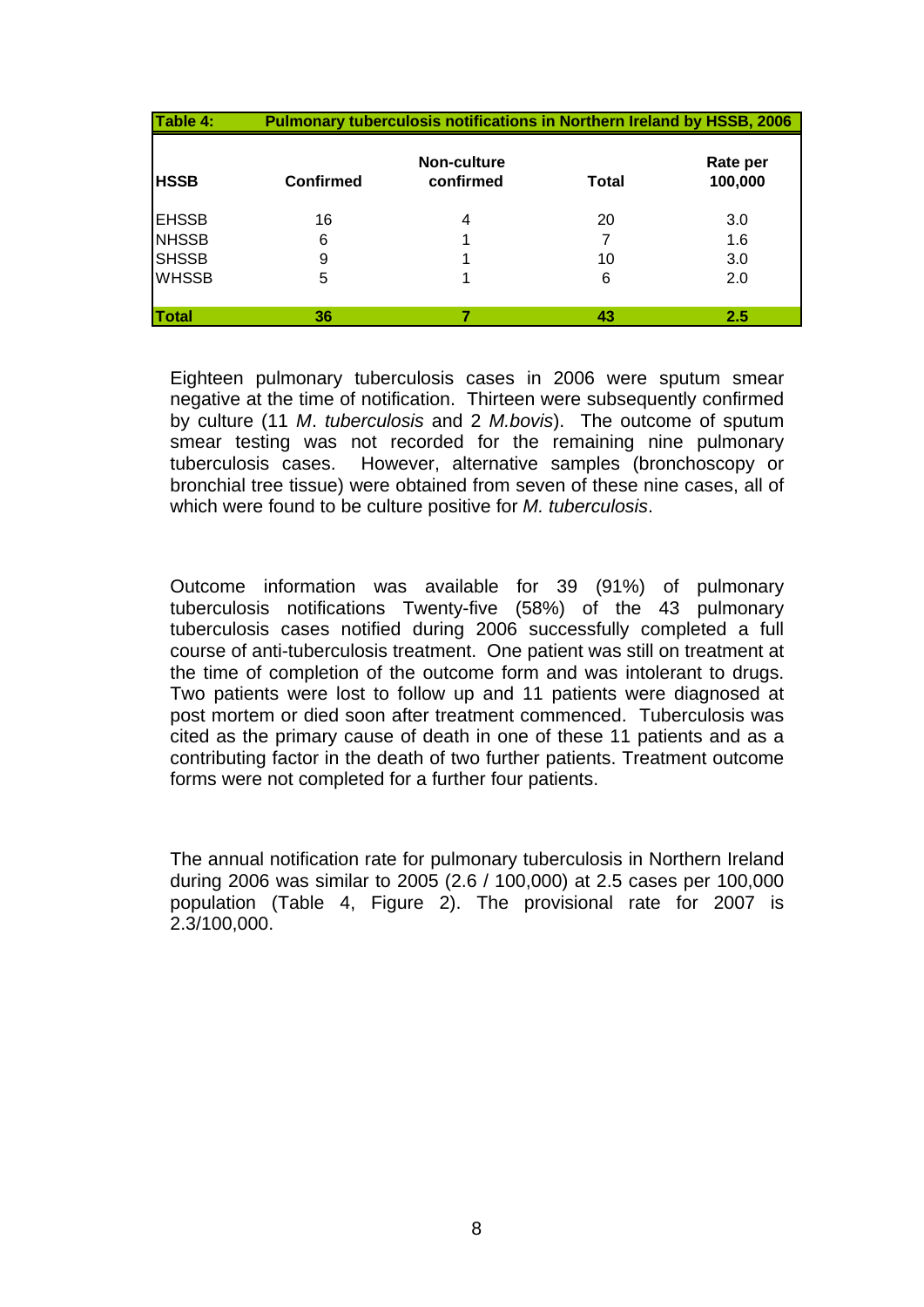

*\*2007 data provisional* 

#### **Figure 2: Rates of pulmonary and non-pulmonary tuberculosis per 100,000 population, Northern Ireland by year**

Of the 43 pulmonary tuberculosis notified cases; 31 (72%) were male, of which 27 were culture confirmed cases. The remaining 12 (28%) cases were female of which nine were culture confirmed cases. The incidence of pulmonary tuberculosis was spread over a wide age range, for both men and women, with over half (53%) of all pulmonary cases occurring in those over 55 years of age. (Figure 3). Similar to previous years the agesex distribution shows that the highest age-specific rates for pulmonary tuberculosis continues to be recorded in older age-groups. During 2006, the highest age-specific rates occurred in the 85+ age-group for both men and women (Table 5 and Figure 3).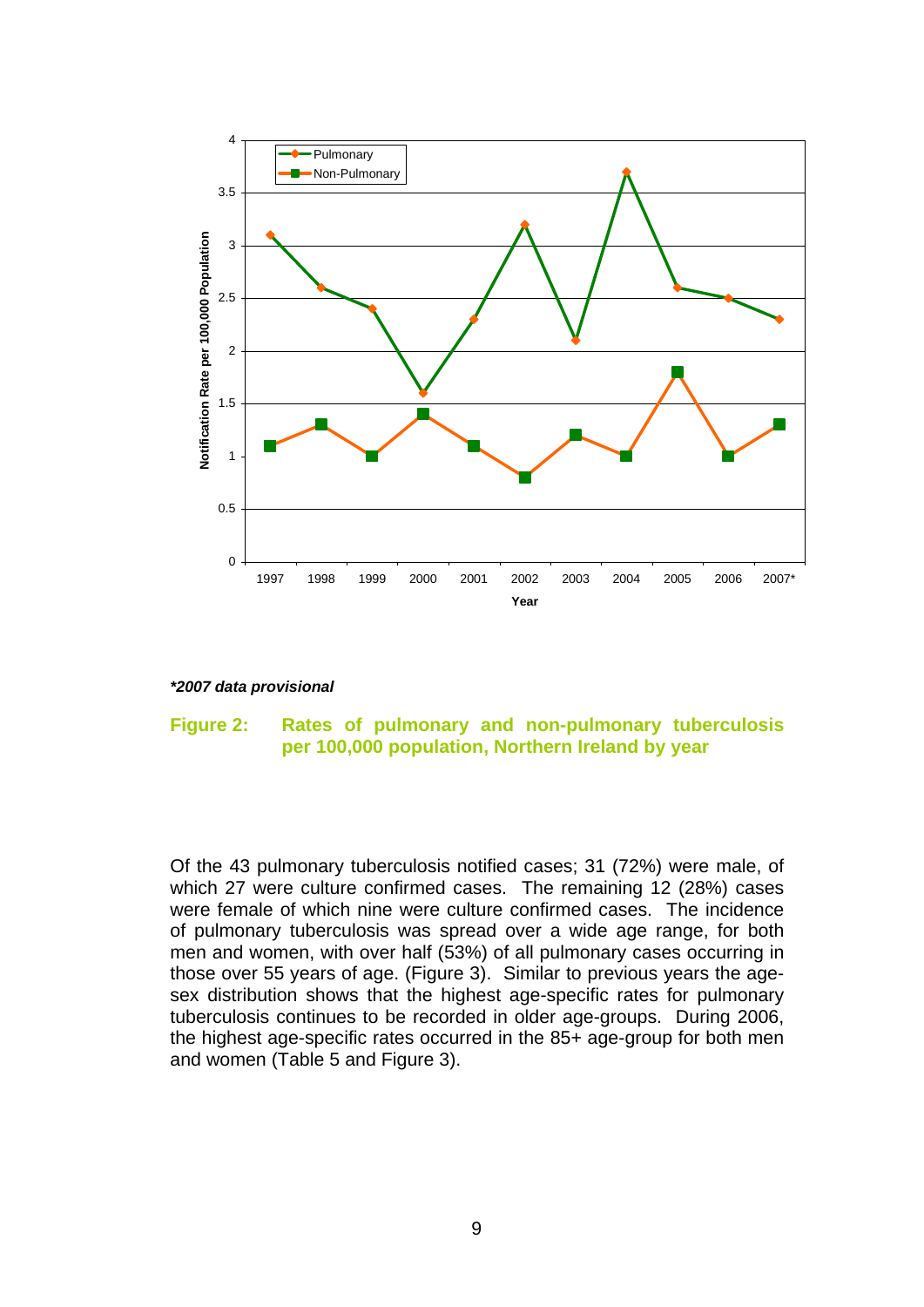| Table 5:     | Rates of notification of pulmonary tuberculosis per 100,000<br>population by age and sex, Northern Ireland, 2006 |        |       |
|--------------|------------------------------------------------------------------------------------------------------------------|--------|-------|
| Age-group    | <b>Male</b>                                                                                                      | Female | Total |
| $0 - 4$      | 0.0                                                                                                              | 0.0    | 0.0   |
| $5 - 14$     | 0.0                                                                                                              | 0.0    | 0.0   |
| 15-24        | 2.3                                                                                                              | 0.0    | 1.2   |
| 25-34        | 3.5                                                                                                              | 3.5    | 3.5   |
| 35-44        | 2.4                                                                                                              | 0.8    | 1.5   |
| 45-54        | 4.6                                                                                                              | 0.0    | 2.3   |
| 55-64        | 5.6                                                                                                              | 4.3    | 4.9   |
| 65-74        | 6.6                                                                                                              | 0.0    | 3.1   |
| 75-84        | 12.2                                                                                                             | 3.9    | 7.2   |
| $85+$        | 38.1                                                                                                             | 5.4    | 15.2  |
| <b>Total</b> | 3.6                                                                                                              | 1.4    | 2.5   |



**Figure 3: Notified cases of pulmonary tuberculosis by age and**  sex, and age-specific rates per 100,000 population in Northern **Ireland, 2006**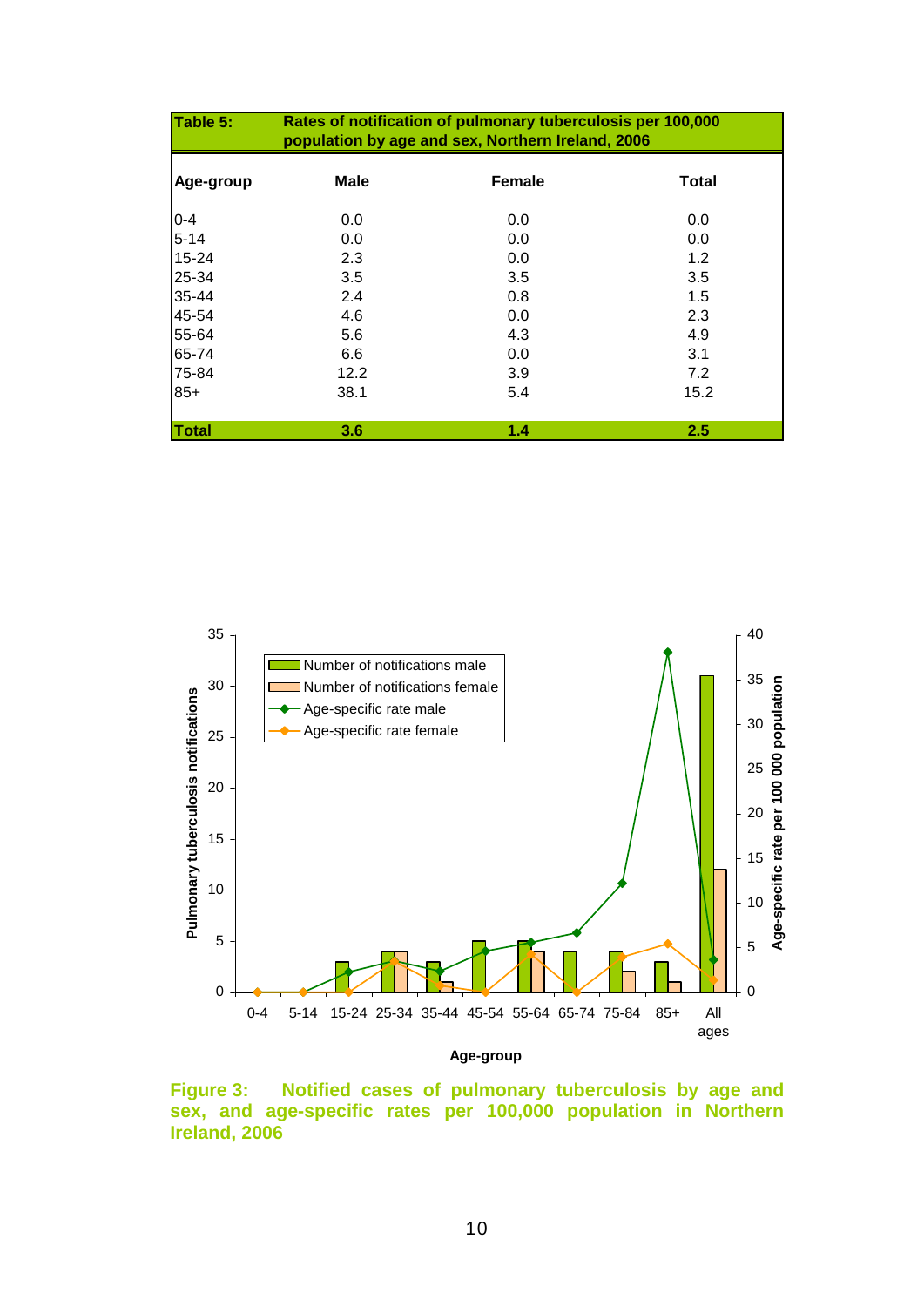#### **Non-pulmonary tuberculosis cases**

Eighteen notifications of non-pulmonary tuberculosis were received during 2006. Twelve (67%) of these cases were culture confirmed: eleven with *M. tuberculosis* and one with *M.bovis* infection. The annual notification rate for non-pulmonary tuberculosis in 2006 was 1.0 case per 100,000 population, with the SHSSB having the highest incidence rate at 1.5 per 100,000 population (Table 6). This is a slight decrease from the figure recorded in 2005, when the annual rate for the SHSSB was 1.8 per 100,000 population.

| Table 6:     | Non-pulmonary tuberculosis notifications in Northern Ireland<br>by HSSB and case-definition, 2006 |                          |              |                     |
|--------------|---------------------------------------------------------------------------------------------------|--------------------------|--------------|---------------------|
| <b>HSSB</b>  | <b>Confirmed</b>                                                                                  | Non-culture<br>confirmed | <b>Total</b> | Rate per<br>100,000 |
| <b>EHSSB</b> | 5                                                                                                 | 2                        |              | 1.0                 |
| <b>NHSSB</b> |                                                                                                   | 3                        |              | 0.9                 |
| <b>SHSSB</b> | 5                                                                                                 |                          | 5            | 1.5                 |
| <b>WHSSB</b> |                                                                                                   |                          | 2            | 0.7                 |
| <b>Total</b> | 12                                                                                                | 6                        | 18           | 1.0                 |

Of the 18 non-pulmonary tuberculosis cases notified during 2006; five were male and thirteen were female, giving a M/F ratio of 1:2.6, compared with a M/F ratio of 1:1.2 in 2005. The ages ranged from 25 to 86 years with a median of 44 years and a mean of 50 years. The highest agespecific rate for non-pulmonary tuberculosis among males occurred in the 25-34 age group, and in women over 85 years (Table 7).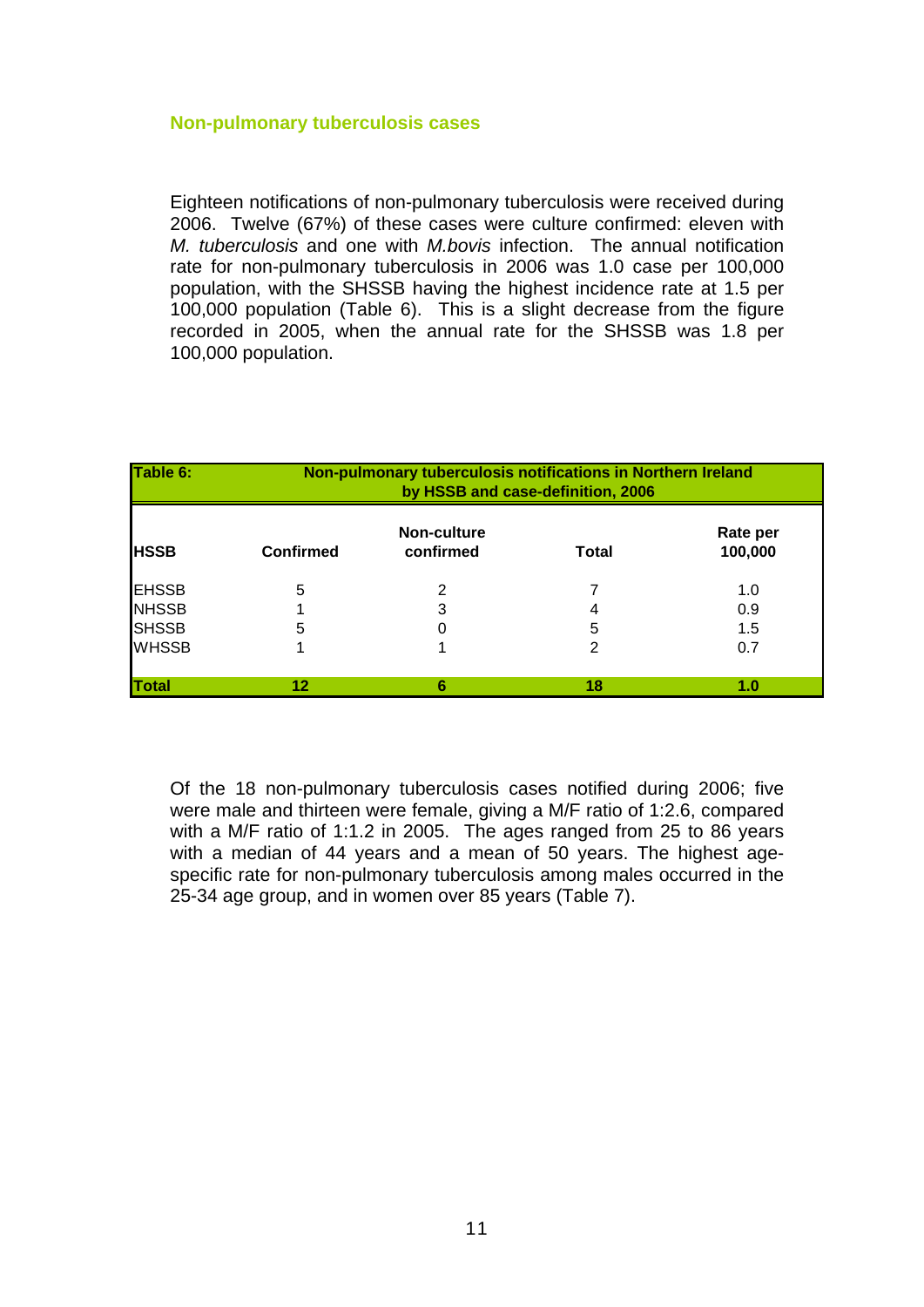| Table 7: | Rates of notification of non-pulmonary tuberculosis in Northern Ireland<br>per 100,000 population by age and sex, 2006 |        |              |  |
|----------|------------------------------------------------------------------------------------------------------------------------|--------|--------------|--|
|          | <b>Male</b>                                                                                                            | Female | <b>Total</b> |  |
| $0 - 4$  | 0.0                                                                                                                    | 0.0    | 0.0          |  |
| $5 - 14$ | 0.0                                                                                                                    | 0.0    | 0.0          |  |
| 15-24    | 0.0                                                                                                                    | 0.0    | 0.0          |  |
| 25-34    | 2.6                                                                                                                    | 2.6    | 2.6          |  |
| 35-44    | 0.0                                                                                                                    | 2.3    | 1.2          |  |
| 45-54    | 0.9                                                                                                                    | 0.9    | 0.9          |  |
| 55-64    | 0.0                                                                                                                    | 2.1    | 1.1          |  |
| 65-74    | 1.7                                                                                                                    | 0.0    | 0.8          |  |
| 75-84    | 0.0                                                                                                                    | 3.9    | 2.4          |  |
| $85+$    | 0.0                                                                                                                    | 10.9   | 7.6          |  |
| Total    | 0.6                                                                                                                    | 1.5    | 1.0          |  |

The number of notified cases for both pulmonary and non-pulmonary tuberculosis, stratified by age-group can be seen in Figure 4.



#### **Figure 4: Notified cases of pulmonary and non-pulmonary tuberculosis by age and sex, in Northern Ireland, 2006**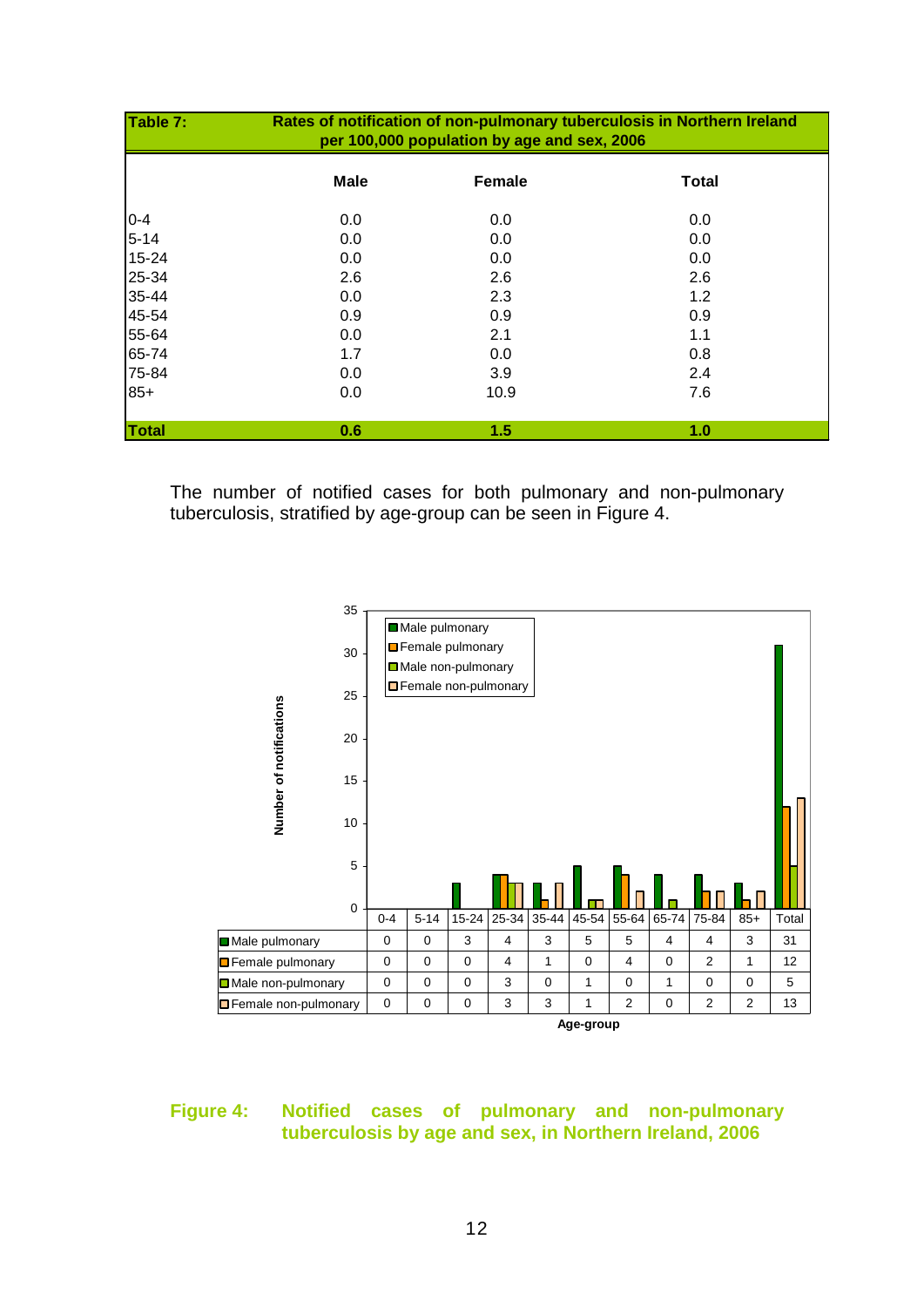#### **Anti-tuberculosis treatment:**

#### **Initial therapy**

Initial therapy was recorded for 44 (72%) of the 61 tuberculosis patients notified in 2006. As in previous years the most commonly reported treatment regimen was the concurrent use of the four drugs; rifampicin, isoniazid, pyrazinamide and ethambutol (Table 8A).

| <b>TABLE 8A:</b>                             | Initial therapies employed for the treatment of tuberculosis<br>in Northern Ireland, 2006 |                        |
|----------------------------------------------|-------------------------------------------------------------------------------------------|------------------------|
| Initial Therapy*                             |                                                                                           | <b>Number of cases</b> |
|                                              |                                                                                           |                        |
| Rifampicin/Isoniazid/Pyrazinamide/Ethambutol |                                                                                           | 33                     |
| Rifampicin/Isoniazid/Ethambutol              |                                                                                           | 3                      |
| Rifampicin/Isoniazid/Pyrazinamide            |                                                                                           | 7                      |
| Isoniazid/Pyrazinamide**                     |                                                                                           |                        |

\* No details of drug therapy were recorded for 13 individuals notified with tuberculosis during 2006.

Of these: seven were diagnosed at post mortem or died before their intial phase of therapy was complete

\*\* this case also received Ofloxacin with the drugs above

#### **Continuation therapy**

In 2006, continuation therapy was recorded for 39 (64%) of tuberculosis cases. In all but one of these cases the treatment regimen was a combination of rifampicin and isoniazid (Table 8B)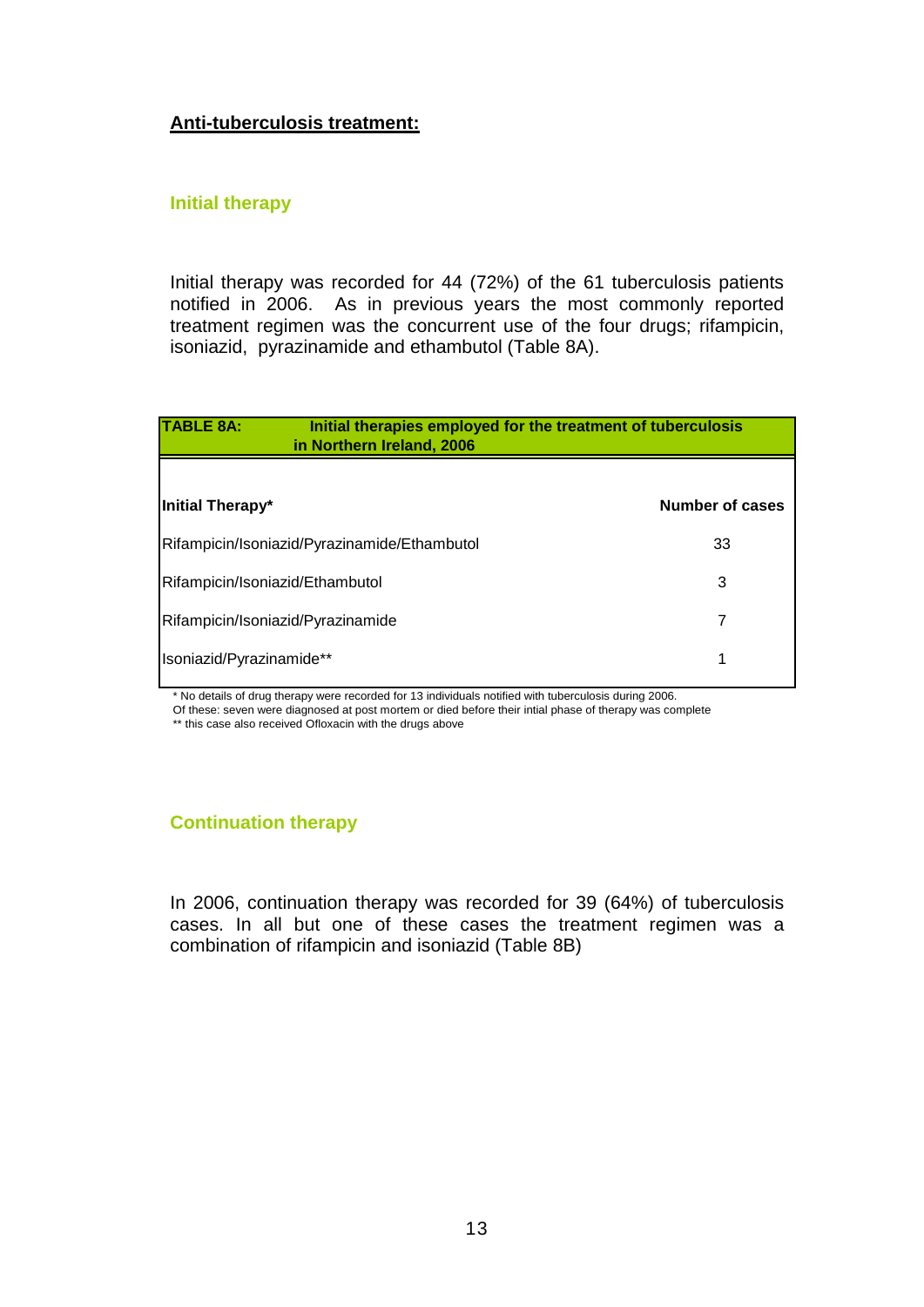| <b>TABLE 8B:</b><br>Continuation therapies employed for the treatment of tuberculosis<br>in Northern Ireland, 2006 |                 |
|--------------------------------------------------------------------------------------------------------------------|-----------------|
|                                                                                                                    |                 |
| <b>Continuation Therapy</b>                                                                                        | Number of cases |
| Rifampicin/Isoniazid                                                                                               | 37              |
| Rifampicin/Isoniazid/Ethambutol                                                                                    | 1               |
| Rifampicin/Pyrazinamide/Ethambutol                                                                                 | 1               |

#### Surveillance of mycobacterial isolates susceptibility to anti**tuberculosis drugs in 2006**

Antimicrobial susceptibility information was received on 44 of the 45 *M. tuberculosis* isolates, 34 of which were pulmonary. Antimicrobial susceptibility data was available on one *M. bovis* (pulmonary) isolate.

Two *M. tuberculosis* pulmonary isolates were found to be resistant to both isoniazid & rifampicin (MDR). Both patients were born outside the UK. One *M. tuberculosis* pulmonary isolate was found resistant to isonazid only and as expected the *M. bovis* isolate was found to be pyrazinamide resistant.

The number of *M. tuberculosis* drug resistant isolates during 2006 has increased marginally compared with 2005 (Figure 5). Provisional data for 2007, indicates one case having resistance to isonazid and three MDR. MDR isolates have been reported for each of the years 2005-2007.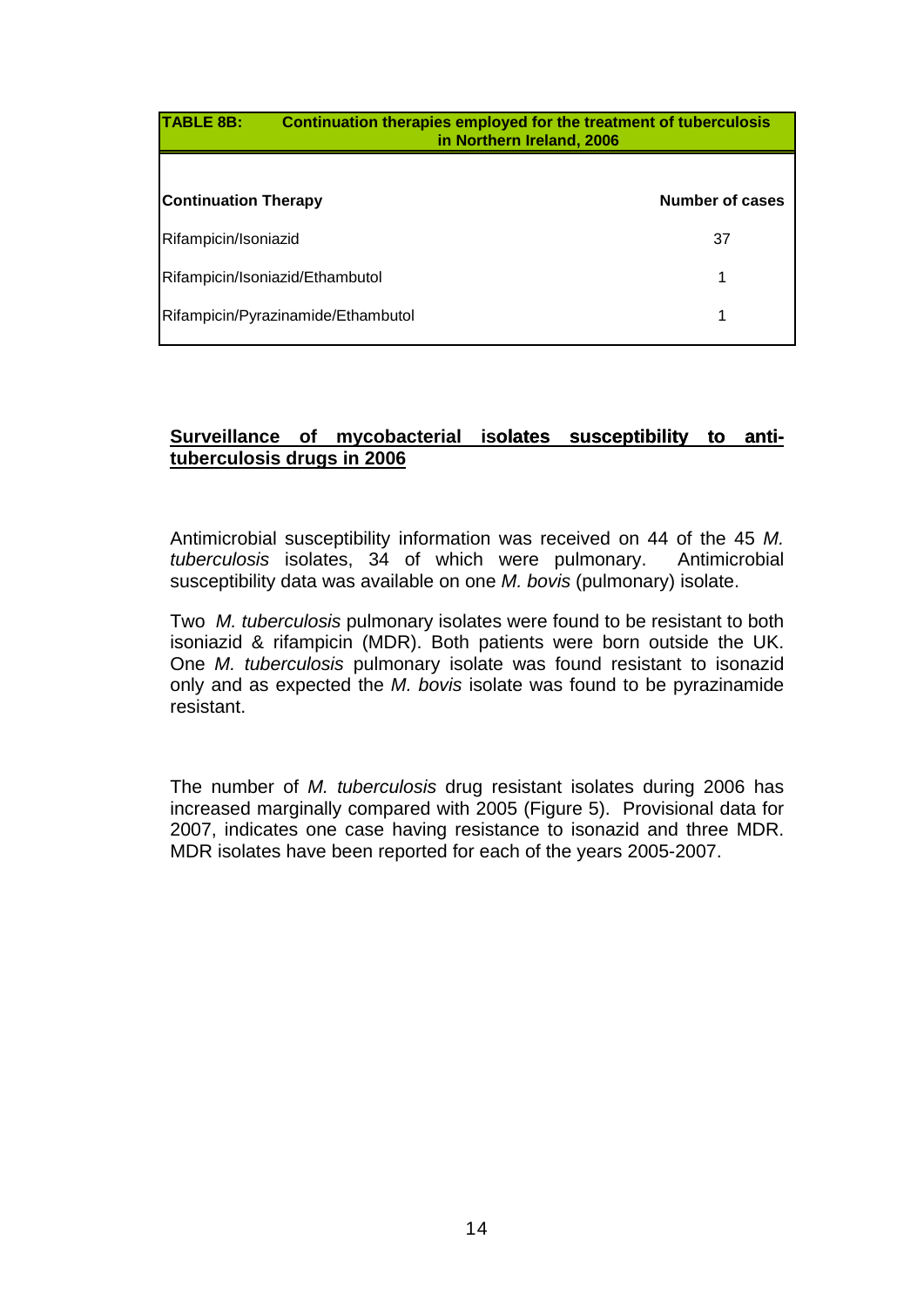

**\*** *2007 data is provisional*

**Figure 5: Incidence of drug resistance in isolates of M.**  *tuberculosis* **Northern Ireland, 1995-2007**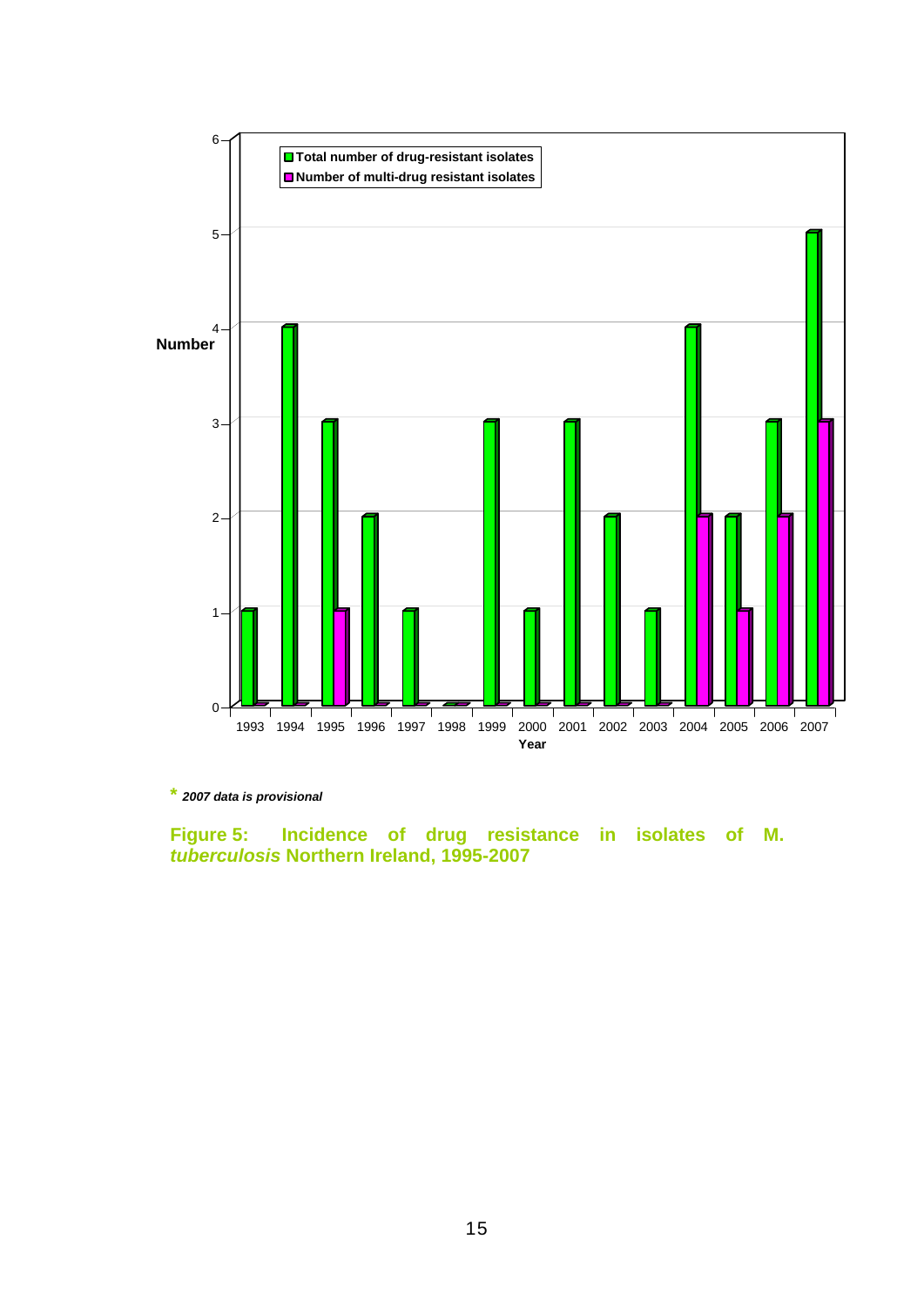#### **Incidence of** *M. bovis* **infection in Northern Ireland:**

There were three culture confirmed cases of *M. bovis* in 2006, of which two were pulmonary. All three cases were aged over 50 years. None were sputum smear positive at the time of notification. In the absence of reported risk factors it is assumed these cases are the result of reactivation which would be consistent with the age profile. With the exception of 2005 when there were five cases, the number of *M. bovi*s cases in Northern Ireland has remained fairly constant.

#### **Tuberculosis in Healthcare Workers:**

In 2006 there were six healthcare workers notified with tuberculosis, approximately 10% of all notified cases: one case was pulmonary and five cases were non-pulmonary. Provisional data for 2007 indicates eight healthcare worker notifications: of which seven are culture confirmed and two are pulmonary. The proportion of notified cases for tuberculosis in healthcare workers in Northern Ireland has been increasing from 1997 (Table 9).

| Table 9: Number of tuberculosis notifications and proportion (%)<br>among Health Care Workers, 1997-2008 |                              |                               |    |
|----------------------------------------------------------------------------------------------------------|------------------------------|-------------------------------|----|
| Year                                                                                                     | <b>Total number</b><br>cases | <b>Number of HCW</b><br>cases | %  |
| 1997                                                                                                     | 70                           |                               |    |
| 1998                                                                                                     | 66                           |                               |    |
| 1999                                                                                                     | 57                           |                               |    |
| 2000                                                                                                     | 51                           |                               |    |
| 2001                                                                                                     | 55                           |                               |    |
| 2002                                                                                                     | 67                           | 6                             | 9  |
| 2003                                                                                                     | 57                           | っ                             |    |
| 2004                                                                                                     | 81                           |                               |    |
| 2005                                                                                                     | 75                           | 8                             | 11 |
| 2006                                                                                                     | 63                           | 6                             | 10 |
| 2007(provisional)                                                                                        | 65                           | 8                             | 12 |

Of the six healthcare workers notified in 2006; four were born outside the UK/RoI. From 1997 to date the highest proportion (49%) of notified cases for tuberculosis in healthcare workers were born in India.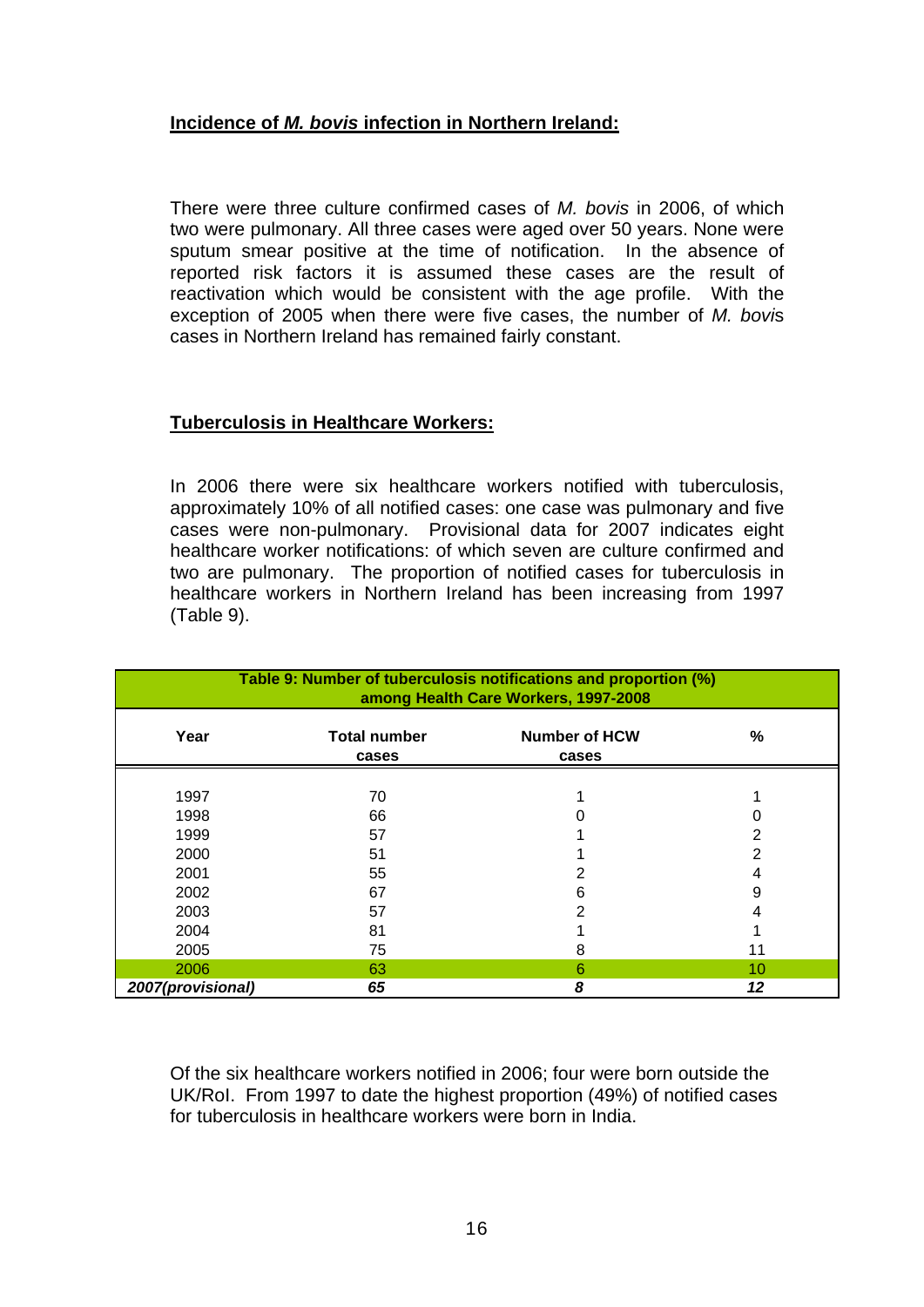# <span id="page-21-0"></span>**Discussion**

#### **Enhanced surveillance of tuberculosis in England, Wales and Northern Ireland:**

The overall notification rate for the Enhanced Surveillance of Tuberculosis in England, Wales and Northern Ireland has been steadily rising from the late 1980s. In 2000, the rate was 11.0 per 100,000 population, rising to 14.7 / 100,000 in 2005 and 14.6 / 100,000 in 2006 (Figure 6)

The 2006 notification rate in Northern Ireland (3.5/100,000) still remains at approximately one third of that recorded for the UK.

London still accounts for the highest rate (44.8/100,000) and proportion of cases accounting for 41% of all cases reported across England, Wales and Northern Ireland.

Provisional data from the Republic of Ireland for 2006 indicates a crude notification rate of 10.8/100,000 which is similar to the rate for 2005 (10.6/100,000). The highest crude incidence rates were in the Health Service Executive (HSE) southern region, with a rate of 16.3/100,000. The HSE regions bordering Northern Ireland had lower crude incidence rates (NW  $-$  3.8/100,000 and NE  $-$  8.1/100,000).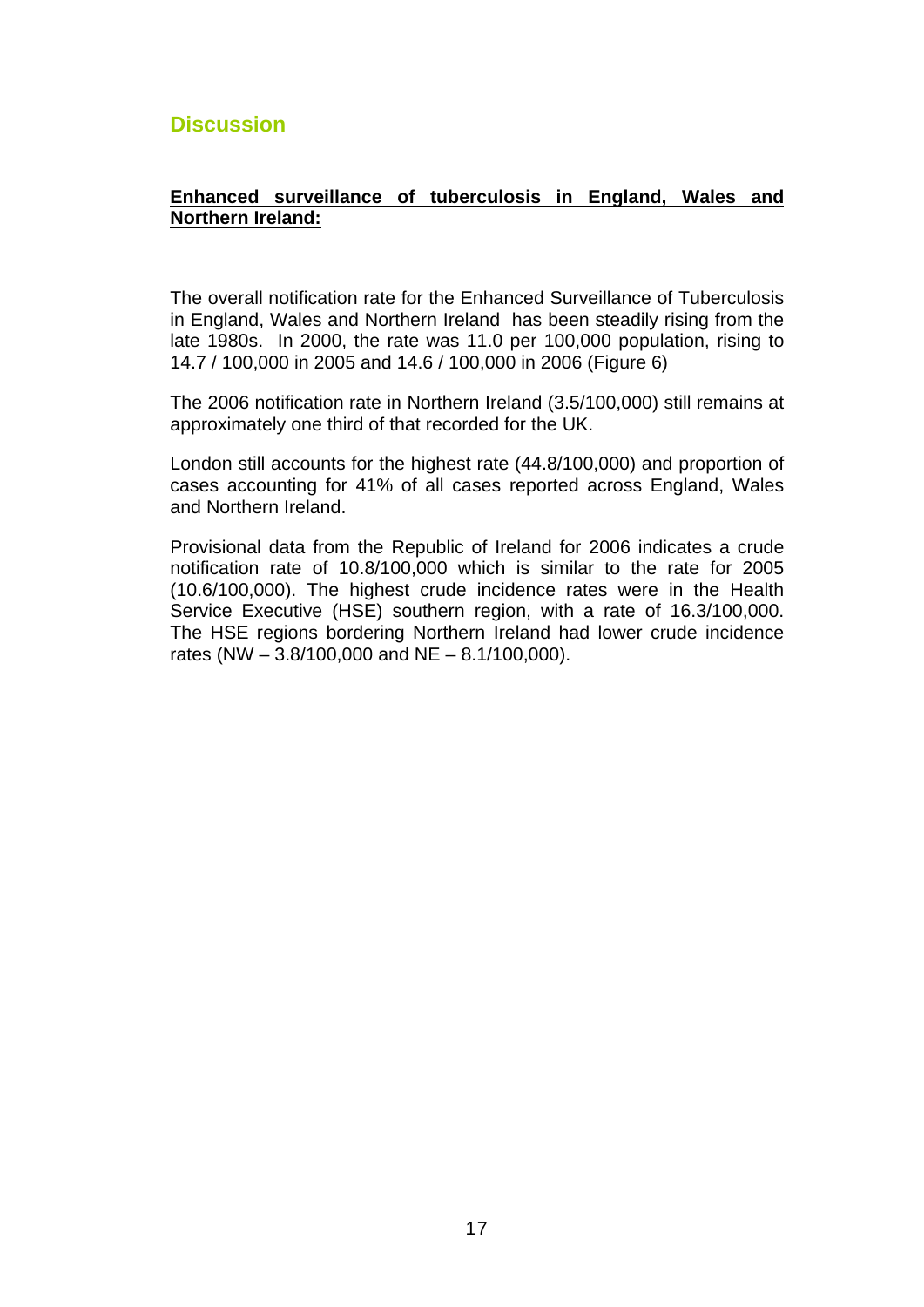

*\*2007 data provisional*

#### **Figure 6 : Rate of tuberculosis per 100,000 population in England & Wales, Republic of Ireland and Northern Ireland 2000- 2007\***

The number of notifications in Northern Ireland for 2006 is lower than the previous two years. From 1992, when enhanced surveillance of tuberculosis began in Northern Ireland, the notification rate was at its highest in 1994 at 5.3 per 100,000 population, conversely the lowest rate was in 2000 at 3.0 per 100,000 population (Table 10). Provisional analysis for 2007 indicates that the number and rate of notification has risen to 65 (3.7/100,000). From 2004, when the data was stratified by HSSB, the SHSSB continually has had the highest notification rates per 100,000 population of the four health boards.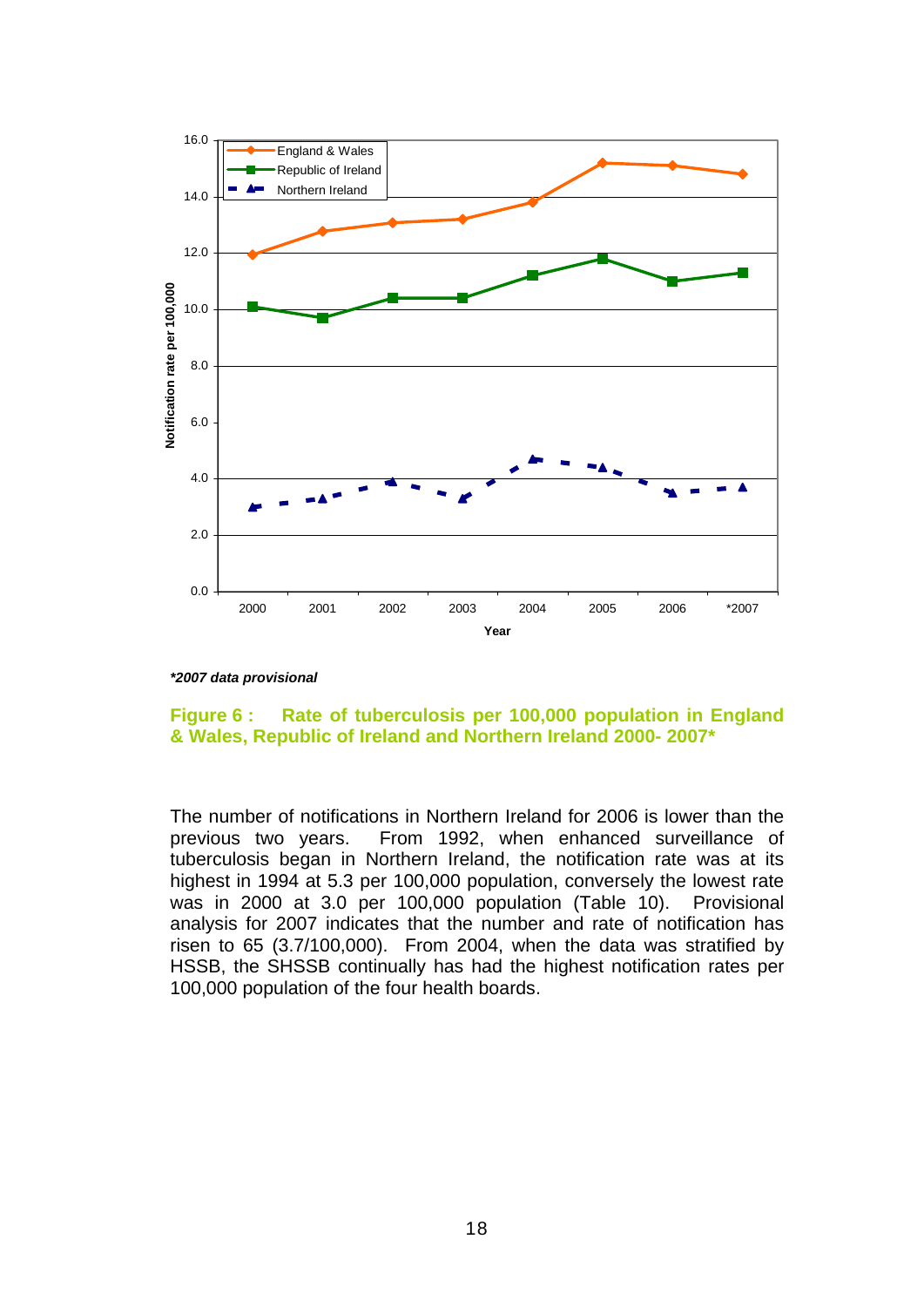| Table 10:          | <b>Number of tuberculosis notifications and rates</b><br>per 100,000 population, Northern Ireland, 1992-2006 |      |  |  |
|--------------------|--------------------------------------------------------------------------------------------------------------|------|--|--|
| Year               | <b>Number of cases</b>                                                                                       | Rate |  |  |
| 1992               | 71                                                                                                           | 4.4  |  |  |
| 1993               | 77                                                                                                           | 4.7  |  |  |
| 1994               | 87                                                                                                           | 5.3  |  |  |
| 1995               | 84                                                                                                           | 5.1  |  |  |
| 1996               | 78                                                                                                           | 4.7  |  |  |
| 1997               | 70                                                                                                           | 4.2  |  |  |
| 1998               | 66                                                                                                           | 3.9  |  |  |
| 1999               | 57                                                                                                           | 3.4  |  |  |
| 2000               | 51                                                                                                           | 3.0  |  |  |
| 2001               | 55                                                                                                           | 3.3  |  |  |
| 2002               | 67                                                                                                           | 3.9  |  |  |
| 2003               | 57                                                                                                           | 3.3  |  |  |
| 2004               | 81                                                                                                           | 4.7  |  |  |
| 2005               | 75                                                                                                           | 4.4  |  |  |
| 2006               | 61                                                                                                           | 3.5  |  |  |
| 2007 (provisional) | 65                                                                                                           | 3.7  |  |  |

#### **Incidence of tuberculosis in Northern Ireland by age:**

In 2000, 53 % of tuberculosis notifications were in those aged over 65 years. However, from 2000 to 2005 the proportion of those that are 65+ years of age at the time of notification has been falling; by 2002 the figure was 42 % and, by 2005, it had fallen further to 28 %. The figures for 2006 are indicating a slight rise, with 31 % of notifications, in the over 65 age groups (Table 11a). The number of cases imported into Northern Ireland in 2006 has increased compared to previous years, with an estimated 38 % of total cases notified in this year, born outside of the UK or Ireland (Table 11b).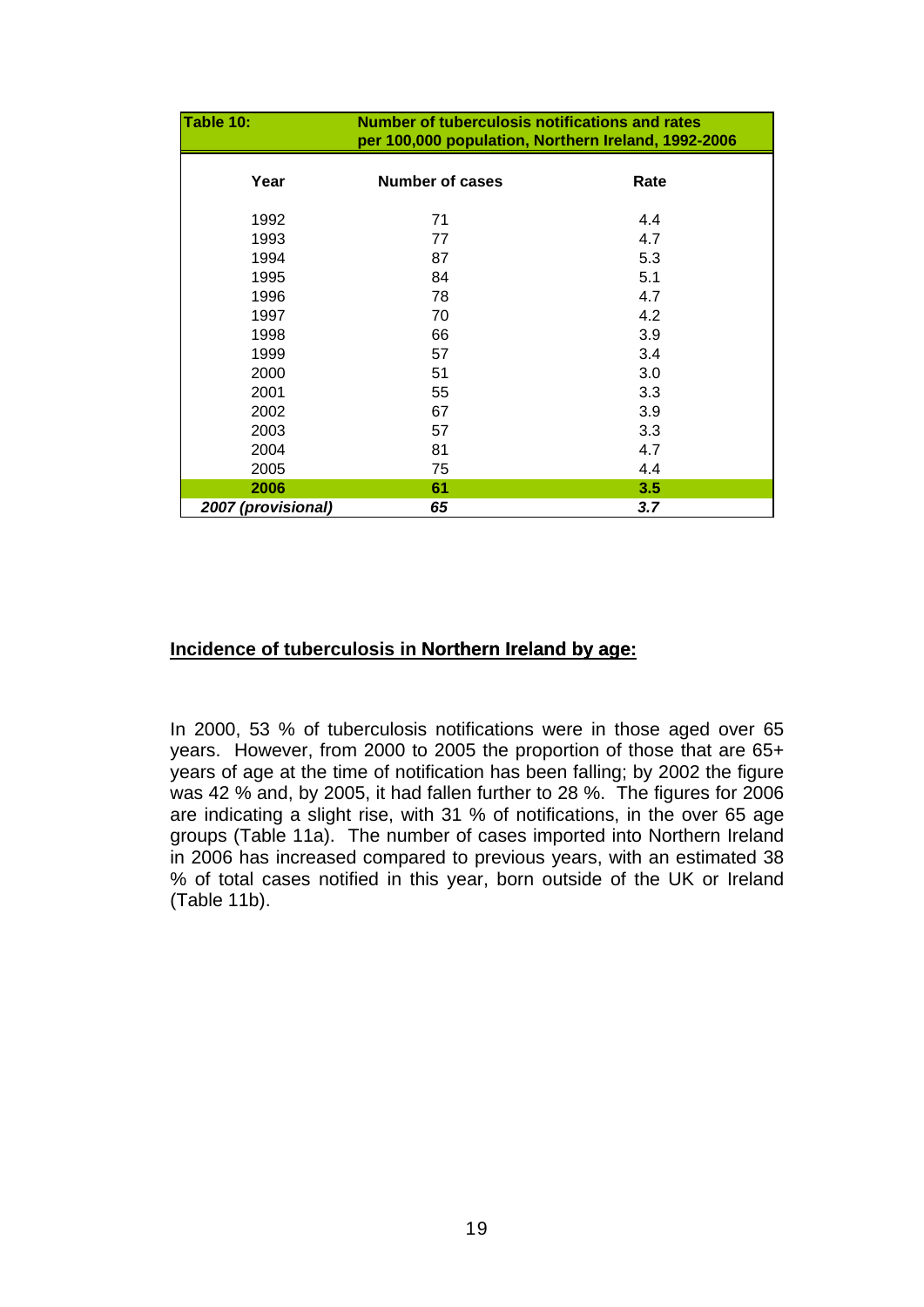| Table 11a:         | Mean and median ages of all tuberculosis cases notified, |           |          |            |  |
|--------------------|----------------------------------------------------------|-----------|----------|------------|--|
|                    | Northern Ireland, 2000-2006                              |           |          |            |  |
| Year               | Total number of<br>cases notified                        | Age range | Mean age | Median age |  |
| 2000               | 51                                                       | 2-99      | 61.0     | 68.0       |  |
| 2001               | 55                                                       | $3-92$    | 55.0     | 58.0       |  |
| 2002               | 67                                                       | $2 - 94$  | 53.8     | 56.0       |  |
| 2003               | 57                                                       | $1 - 89$  | 52.8     | 53.0       |  |
| 2004               | 81                                                       | $0 - 90$  | 45.8     | 51.0       |  |
| 2005               | 75                                                       | $0 - 87$  | 48.5     | 49.0       |  |
| 2006               | 61                                                       | 17-96     | 53.0     | 53.5       |  |
| 2007 (provisional) | 65                                                       | 19-88     | 45.4     | 39         |  |

| Table 11b:         | Mean and median ages of tuberculosis cases known not to be<br>born in UK or Ireland, Northern Ireland 2000-2006 |                                    |                                  |              |             |                      |
|--------------------|-----------------------------------------------------------------------------------------------------------------|------------------------------------|----------------------------------|--------------|-------------|----------------------|
|                    |                                                                                                                 | Known not to be born in UK/Ireland |                                  |              |             |                      |
| Year               | Total<br>number of<br>notified cases                                                                            | Number of<br>cases                 | Percentage of<br>total cases (%) | Age<br>Range | Mean<br>age | <b>Median</b><br>age |
| 2000               | 51                                                                                                              | 4                                  | 7.8%                             | $32 - 43$    | 39          | 41                   |
| 2001               | 55                                                                                                              |                                    | 12.7%                            | 27-85        | 41.7        | 34                   |
| 2002               | 67                                                                                                              | 9                                  | 13.4%                            | 24-49        | 37.6        | 38                   |
| 2003               | 57                                                                                                              | 12                                 | 21.1%                            | $21 - 44$    | 34.1        | 35                   |
| 2004               | 81                                                                                                              | 25                                 | 30.9%                            | 19-73        | 34.1        | 28                   |
| 2005               | 75                                                                                                              | 19                                 | 25.3%                            | 13-65        | 30.9        | 27                   |
| 2006               | 61                                                                                                              | 23                                 | 37.7%                            | $17 - 73$    | 33.7        | 33                   |
| 2007 (provisional) | 65                                                                                                              | 34                                 | $54.8\%$ <sup>*</sup>            | 19-46        | 31          | 30                   |

\* In 2007 the country of birth was not known for 2 cases, % figures based on 62 cases

The average age at time of notification, of cases known to have been born in the UK or Ireland, between 2000 and 2003 fell by 7 years between these years and by a further 6 years between 2003 and 2004. However, this trend appears to be changing as evidenced by data from 2005 / 2006. Interestingly, the age range for both 2006 and 2007 to date is narrower than in previous years, with no individuals notified under the age of 20 years (Table 11c). The number of cases of TB from within the UK/Ireland fell to its lowest level since 2001. The ages of those notified born outside the UK/Ireland are significantly lower (approximately 20 years), than those born within UK/Ireland. This continues the trend from previous years.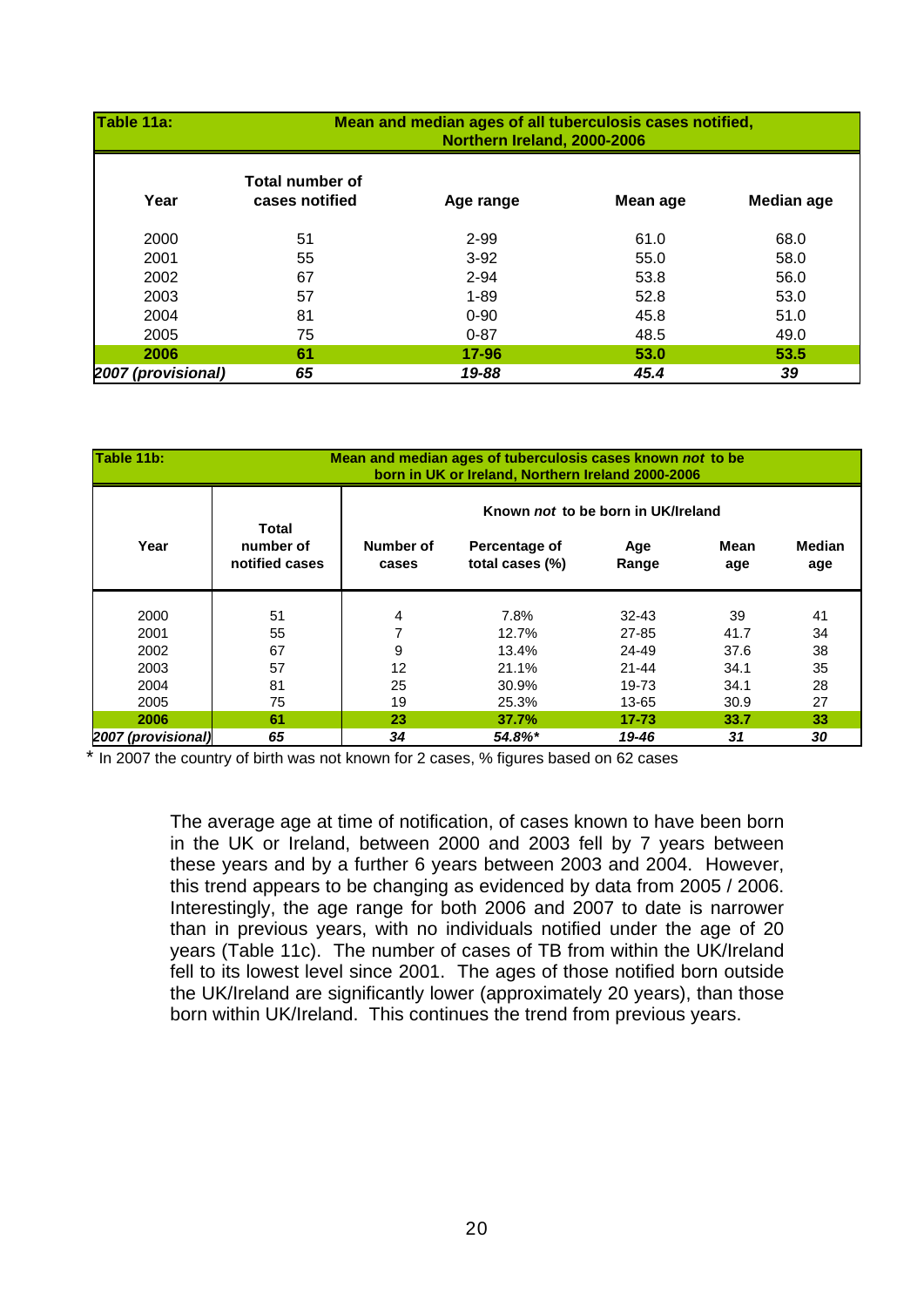| <b>Table 11c:</b>  |                                      |                                | Mean and median ages of tuberculosis cases known to be<br>born in UK or Ireland, Northern Ireland 2000-2006 |              |             |               |
|--------------------|--------------------------------------|--------------------------------|-------------------------------------------------------------------------------------------------------------|--------------|-------------|---------------|
|                    |                                      | Known to be born in UK/Ireland |                                                                                                             |              |             |               |
| Year               | Total<br>number of<br>notified cases | Number of<br>cases             | Percentage of<br>total cases (%)                                                                            | Age<br>Range | Mean<br>age | Median<br>age |
| 2000               | 51                                   | 43                             | 84.3                                                                                                        | $2 - 99$     | 64.6        | 70            |
| 2001               | 55                                   | 36                             | 65.5                                                                                                        | $3 - 85$     | 57.8        | 64            |
| 2002               | 67                                   | 58                             | 86.6                                                                                                        | $2 - 94$     | 56.4        | 62            |
| 2003               | 57                                   | 45                             | 78.9                                                                                                        | $1 - 89$     | 57.8        | 66            |
| 2004               | 81                                   | 55                             | 67.9                                                                                                        | $0 - 90$     | 51.6        | 56            |
| 2005               | 75                                   | 55                             | 73.3                                                                                                        | $0 - 87$     | 54.9        | 58            |
| 2006               | 61                                   | 38                             | 62.3                                                                                                        | $21 - 96$    | 64.7        | 62            |
| 2007 (provisional) | 65                                   | 29                             | 46.8%*                                                                                                      | 39-88        | 63.03       | 65            |

\* In 2007 the country of birth was not known for 2 cases, % figures based on 62 cases

#### **Pulmonary TB cases in Northern Ireland**

The rate of pulmonary TB notifications in 2006 remained similar to that recorded in 2005 (2.5/100,000 and 2.6/100,000, respectively). Similar to previous years both the SHSSB and EHSSB had the highest rate at 3.0/100,000. However, since 2004 the rates of pulmonary TB have been declining in three of the four health boards in Northern Ireland with the exception of the WHSSB where the rate has fluctuated. The WHSSB rate was 2.1/100,000 population in 2004, decreasing to 1.0/100,000 population in 2005 and subsequently increasing to 2.0/100,000 in 2006.

The proportion of males with pulmonary TB in 2006 was higher than previous years at 72% compared with 66% and 69% in 2005 and 2004, respectively.

#### **Tuberculosis in Northern Ireland by place of birth:**

Although the proportion of cases in Northern Ireland known to have been born outside the UK remains very much lower than in England & Wales, the numbers are increasing annually, with 2006 figures almost double that of 2003 and a 5-fold increase since 2000 (Table 12b).

In Northern Ireland during 2006, 23 cases (38 % of all cases) occurred in individuals born abroad. Fourteen of the 23 cases were notified with pulmonary disease, of which five were both sputum smear and culture positive for *M. tuberculosis*.

The year of first entry into the UK was recorded for 18 of the 23 cases who were born over seas. Seven (39%) developed the disease within one year or less of entry to the UK. The time interval from entry to onset of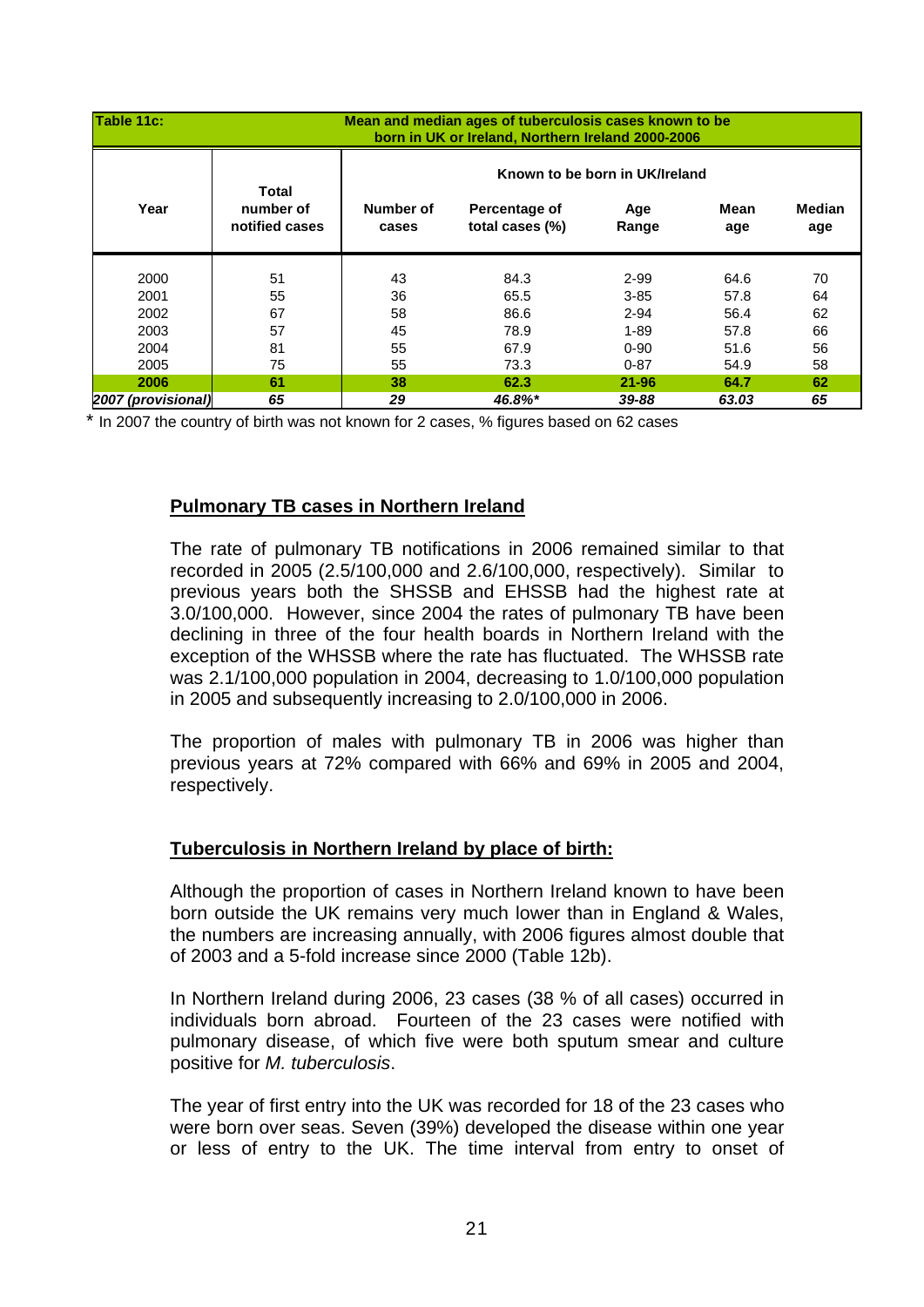symptoms ranged from  $<$  1 year  $-$  20 years, with the mean time period of 4.3 years (median 2 years).



*\* 2007 data provisional* 

#### **Figure 7: Site of disease in notified tuberculosis cases born outside UK, Ireland & Northern Ireland, 1995-2007**

#### **Conclusion:**

The rate of tuberculosis in Northern Ireland remains significantly less than that in the Republic of Ireland, England and Wales. There has been a recent reduction in tuberculosis notifications in Northern Ireland from those born in the UK / Republic of Ireland. However, this reduction has been offset by a rising number of notifications from those born outside the UK/ Republic of Ireland. The latter group are much younger than the former and some are likely to have come to Northern Ireland for economic reasons. This trend may therefore be influenced by global economic trends.

While the number of isolates exhibiting multi drug resistance remains low, they are becoming more frequent. This poses difficult clinical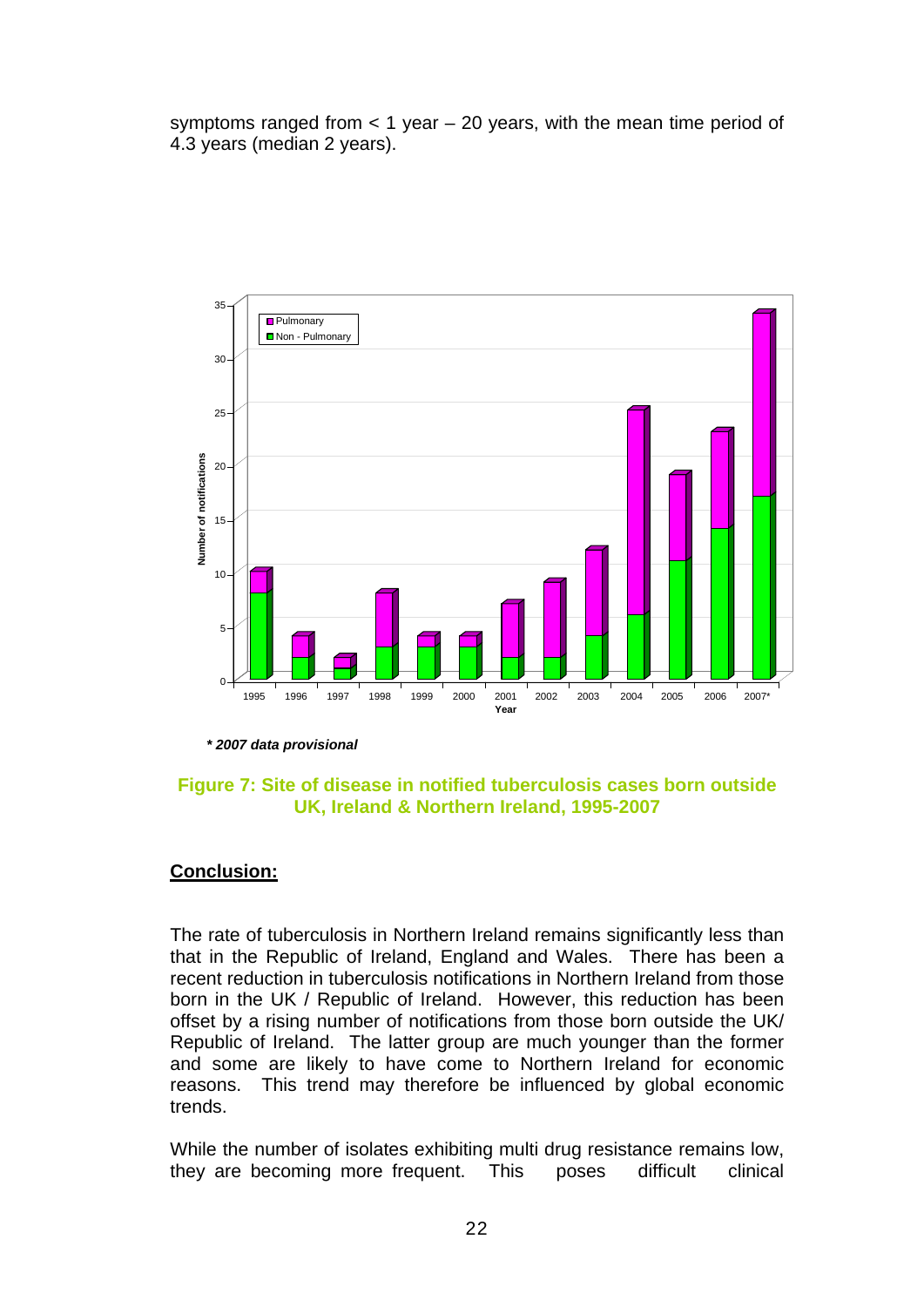management challenges, coupled with availability requirements for negative pressure isolation rooms. A heightened vigilance is required to ensure prompt identification, isolation and treatment of such individuals.

# **References:**

- **Focus on Tuberculosis:**. Annual surveillance report 2006- England, Wales and Northern Ireland**.** London: Health Protection Agency Centre for Infections, November 2006.
- **Tuberculosis in the UK**. Annual report on tuberculosis surveillance and control in the UK 2007**.** London: Health Protection Agency Centre for Infections, November 2007.
- **Tuberculosis in the UK**. Annual report on tuberculosis surveillance and control in the UK 2008**.** London: Health Protection Agency Centre for Infections, October 2008.

 Report on the Epidemiology of Tuberculosis in Ireland 2006**.**  [http://www.ndsc.ie/hpsc/AZ/VaccinePreventable/TuberculosisTB/Publicati](http://www.ndsc.ie/hpsc/AZ/VaccinePreventable/TuberculosisTB/Publications/AnnualReportsontheEpidemiologyofTBinIreland/) [ons/AnnualReportsontheEpidemiologyofTBinIreland](http://www.ndsc.ie/hpsc/AZ/VaccinePreventable/TuberculosisTB/Publications/AnnualReportsontheEpidemiologyofTBinIreland/)**/**

*Image on front cover courtesy of NITB*